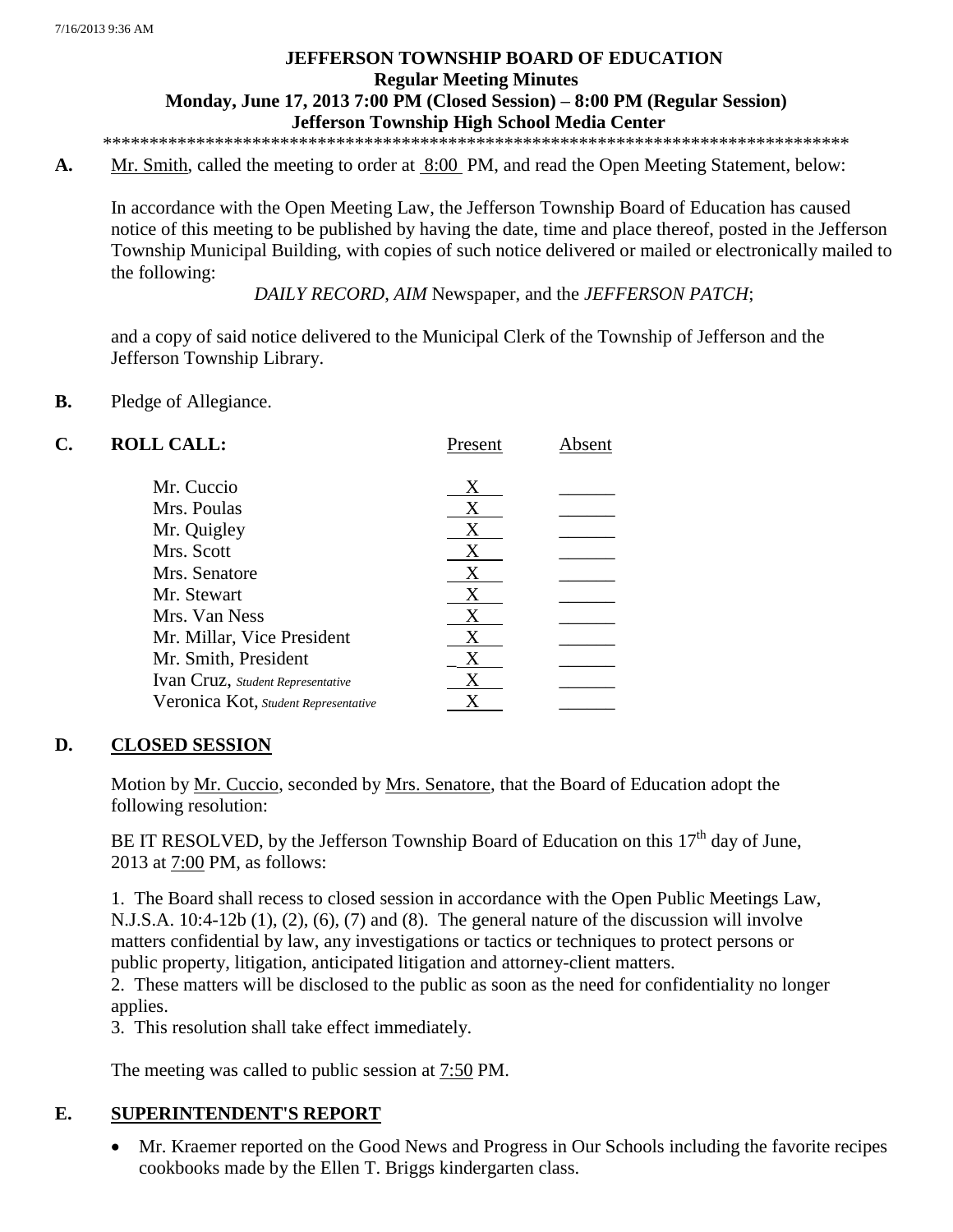# **F. PRESENTATIONS**

- Retirees Joseph G. Kraemer, Superintendent and H. Ronald Smith, Board President
- Board of Education Student Representatives Karl Mundi, High School Principal and H. Ronald Smith, Board President
- Summa and Excelsior Award Recipients Karl Mundi, High School Principal and Jeanne Howe, Middle School Principal
- Valedictorian & Salutatorian Karl Mundi, High School Principal

*The Board took a 10 minute recess from 8:20 – 8:30pm.*

# **G. COMMENTS FROM THE AUDIENCE** *(on agenda action items only, if applicable)*

An audience member thanked the administration for the aides being appointed on the agenda.

# **H. STUDENT REPRESENTATIVES**

- Student Representative Ivan Cruz noted the marching band open house, the Chamber Choir trip to Washington, DC, and the Debate Team. Mr. Cruz also thanked the Board for this opportunity.
- Student Representative Veronica Kot reported on Senior Field Day, prom, and noted that she was hoping for good weather for graduation. She also thanked Officer Hale for the after prom selfdefense course and the Board for allowing her to serve as representative for 2 years.

# **I. COMMITTEE REPORTS**

- **Building Needs and Finance –** Mr. Cuccio reported the Committee discussed the Long Range Facilities Plan update, professional service invoicing, the response to an RFP for insurance broker services, athletic facilities, and SDA grant opportunities.
- **Education Committee –** Mrs. Poulas reported the Education Committee discussed its upcoming meeting dates, reviewed a language arts presentation, and reviewed information supplied by a fellow committee member from a conference he had attended.
- **Negotiation Committee –** Mr. Smith reported the Jefferson Township Administrator's Education Association (JTAEA) has reached a tentative agreement with the Board and a resolution is in place for action at tonight's meeting.
- **Community Relations** A meeting is being planned for early July.
- **Policy and Personnel –** A meeting is scheduled for June 18.

# **J. MINUTES OF MEETINGS**

Motion by <u>Mr. Cuccio</u>, seconded by <u>Mr. Stewart</u>, that the minutes of the following meetings be approved as submitted:

May 20, 2013 Regular and Public Hearing Meeting Minutes May 20, 2013 Executive Session Meeting Minutes

| MOTION: Mr. Cuccio |      | SECOND: Mr. Stewart |                |               |
|--------------------|------|---------------------|----------------|---------------|
| <b>Name</b>        | Ayes | <b>Nays</b>         | <b>Abstain</b> | <b>Absent</b> |
| Mr. Cuccio         | X    |                     |                |               |
| Mr. Millar         | X    |                     |                |               |
| Mrs. Poulas        | X    |                     |                |               |
| Mr. Quigley        | X    |                     |                |               |
| Mrs. Scott         | X    |                     |                |               |
| Mrs. Senatore      | X    |                     |                |               |
| Mr. Smith          | X    |                     |                |               |
| Mr. Stewart        | X    |                     |                |               |
| Mrs. Van Ness      | X    |                     |                |               |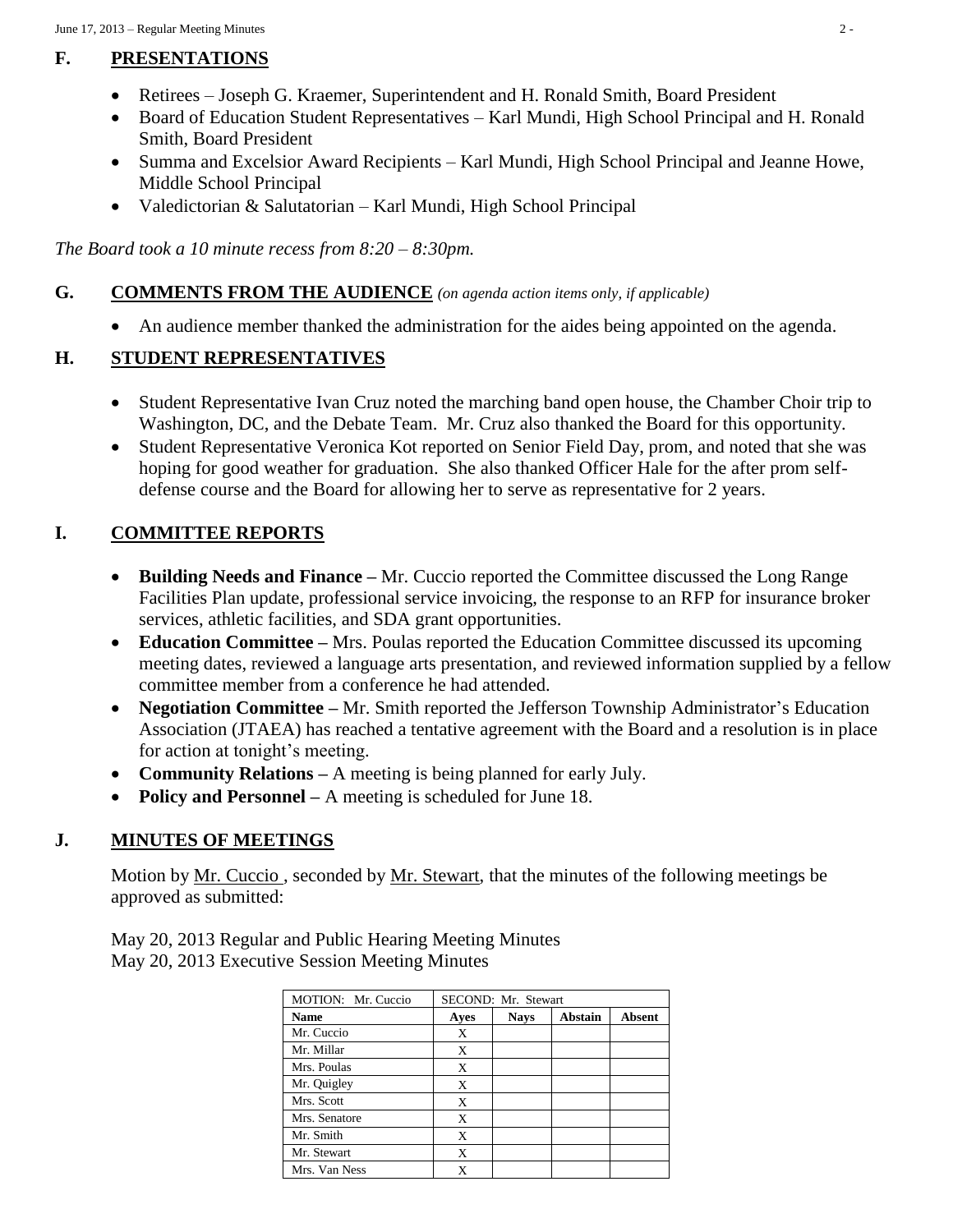## **K. FINANCE AND BUILDING NEEDS COMMITTEE**

Motion by Mr. Cuccio , seconded by Mrs. Poulas, to accept the recommendation of the Superintendent to approve and adopt motions K.1 through K.17, as described below:

- **K.1** Motion to approve the **purchase order** list dated May 2013 in the amount of **\$414,318.56.**
- **K.2** Motion to approve the **check journal** as of May 2013 in the amount of **\$4,051,981.29.**

| Fund                 | Amount |              |
|----------------------|--------|--------------|
| General (10)         | ۰D     | 3.946.125.86 |
| Special Revenue (20) | ◡      | 105,855.43   |
| <b>Total</b>         | мΠ     | 4,051,981.29 |

- **K.3** Motion to approve the funds **transfers** in the 2012-2013 Fiscal Year, dated May 2013 in the amount of **\$20,735.40.**
- **K.4** Motion that the Board of Education approve the **certification** by the Board Secretary, pursuant to NJSA 18A:17-9, that as of April 30, 2013, no line item account has encumbrances and expenditures, which in total exceed the line item appropriation in violation of NJAC 6A:23-2.11(a).
- **K.5** Motion to certify, in accordance with NJAC 6A:23-2.11(c), that as of April 30, 2013, after review of the Board Secretary's and Treasurer's **Monthly Financial Reports** and upon consultation with the appropriate district officials, to the best of our knowledge no major account or fund has been overexpended in violation of NJAC 6A:23-2.11(b), and that sufficient funds are available to meet the district's financial obligations for the remainder of the fiscal year.
- **K.6** Motion to approve Agreement **extension** from July 1, 2013 through June 30, 2014, with the Township of Jefferson Department of Utilities to operate and maintain wastewater treatment plants for the Jefferson Township Board of Education.
- **K.7** Motion to approve the **renewal** of the NJDOE Application for **Alternate Use of Toilet Facilities** for the 2013-2014 school year for rooms 2, 3, 4, 5, 6, 11, 12, 14 and 15 at Milton School.
- **K.8** Motion to approve **renewal** of the Application of the NJDOE **Temporary or Dual Use** for the 2013- 2014 school year of the following rooms:

| School        | Room    | Temporary | Dual |
|---------------|---------|-----------|------|
| <b>Briggs</b> | 113     |           |      |
| Cozy Lake     | Library |           |      |
| Milton        |         |           |      |

- **K.9** Motion to accept and approve grant in the amount of \$10,000 from the Verizon Foundation for the Jefferson Township Middle School in support of the Verizon Innovative App Challenge.
- **K.10** Motion to approve the disposal of **obsolete equipment,** as shown below, in accordance with Policy #7300, Disposition of Property, as listed below:

| <b>School/Department</b>   | <b>Bar Code/Serial No.</b> | <b>Equipment Description</b> |
|----------------------------|----------------------------|------------------------------|
| Milton School Faculty Room | 002507                     | Refrigerator                 |

**K.11** Motion to appoint **The Morville Agency,** as Property Insurance Agent of Record, from July 1, 2013 through June 30, 2014.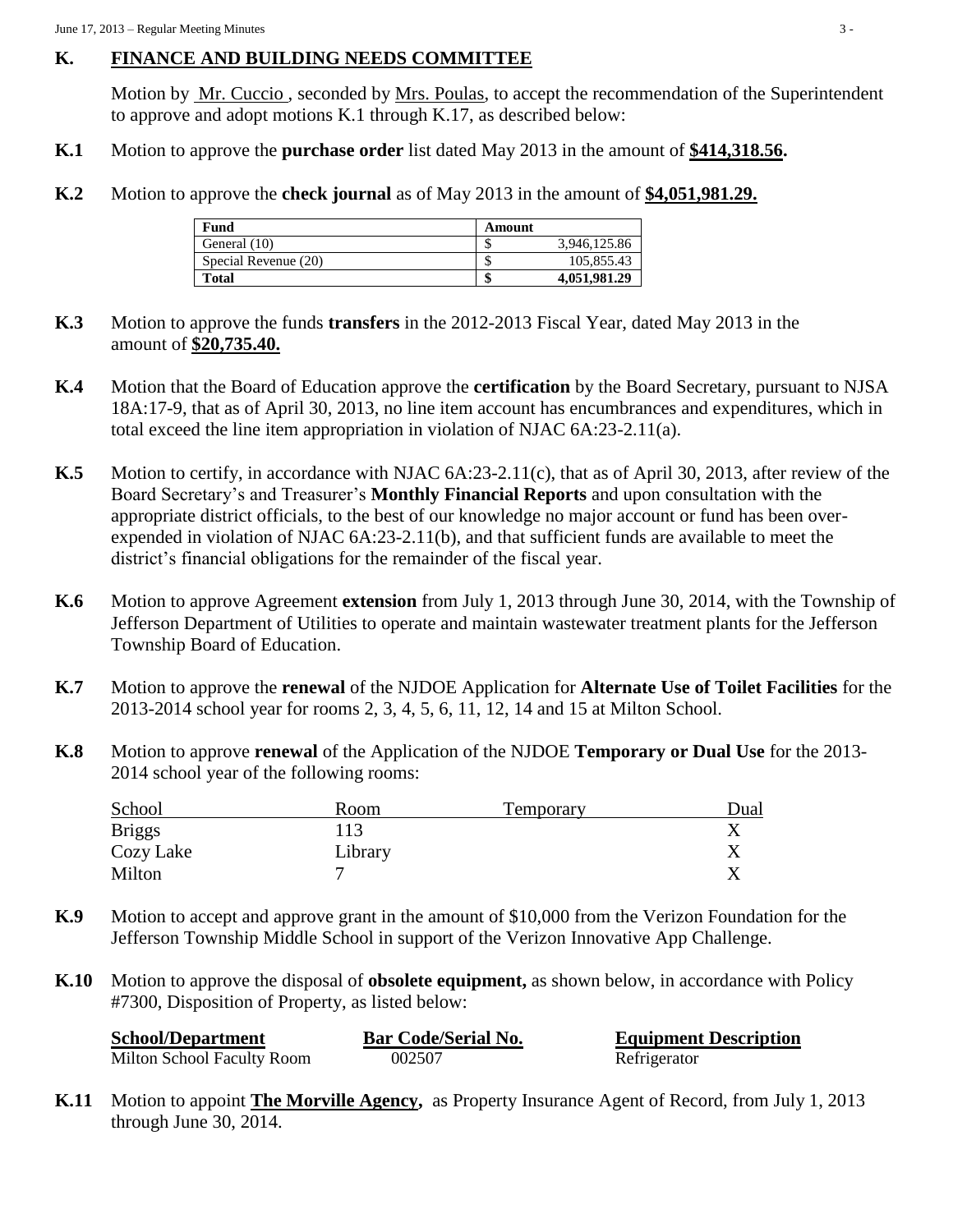**K.12** Motion to accept the following **donation** from the Milton Tri-PTA to the Cozy Lake School, in accordance with Policy # 7230, Gifts, Grants and Donations.

| <b>Item/Purpose</b>          | Amount |     |
|------------------------------|--------|-----|
| $iPad$ 2 16GB w/Wi-Fi $(10)$ | IJ     | 000 |

**K.13** Motion to accept the following **donations** from the Milton Tri PTA to the Milton and White Rock Schools, in accordance with Policy # 7230, Gifts, Grants and Donations.

| <b>Item/Purpose</b>            | Amount |       |
|--------------------------------|--------|-------|
| Interactive Smart Board        |        | .000  |
| <b>Interactive Smart Board</b> |        | 0.005 |

- **K.14** Motion to authorize EI Associates to update the district's **Long Range Facilities Plan (**LRFP) for submission and approval by the New Jersey Department of Education at a cost not to exceed \$18,000. This proposal includes identifying projects eligible for the State of New Jersey Grant Program for School Facilities Projects for Regular Operating Districts (ROD Grants).
- **K.15** Motion to approve the following resolution:

**WHEREAS,** NJSA 18A:21-2, NJSA 18A:7G-31, and NJSA 18A:7F-41 permit a Board of Education to establish and/or deposit into certain reserve accounts at year end, and

**WHEREAS,** the aforementioned statutes authorize procedures, under the authority of the Commissioner of Education, which permit a board of education to transfer unexpended appropriations into reserve accounts during the month of June by board resolution, and

**WHEREAS,** the Jefferson Board of Education wishes to transfer unexpended appropriations from the general fund into a **Capital** Reserve account at year end, and

**WHEREAS,** the Jefferson Board of Education has determined that an amount not to exceed \$200,000 is available for such purpose of transfer;

**NOW THEREFORE BE IT RESOLVED** by the Jefferson Board of Education that it hereby authorizes the district's School Business Administrator to make this transfer consistent with all applicable laws and regulations.

**K.16** Motion to approve the following resolution:

**WHEREAS,** NJSA 18A:21-2, NJSA 18A:7G-31, and NJSA 18A:7F-41 permit a Board of Education to establish and/or deposit into certain reserve accounts at year end, and

**WHEREAS,** the aforementioned statutes authorize procedures, under the authority of the Commissioner of Education, which permit a board of education to transfer unexpended appropriations into reserve accounts during the month of June by board resolution, and

**WHEREAS,** the Jefferson Board of Education wishes to transfer unexpended appropriations from the general fund into a **Maintenance** Reserve account at year end, and

**WHEREAS,** the Jefferson Board of Education has determined that an amount not to exceed \$200,000 is available for such purpose of transfer;

**NOW THEREFORE BE IT RESOLVED** by the Jefferson Board of Education that it hereby authorizes the district's School Business Administrator to make this transfer consistent with all applicable laws and regulations.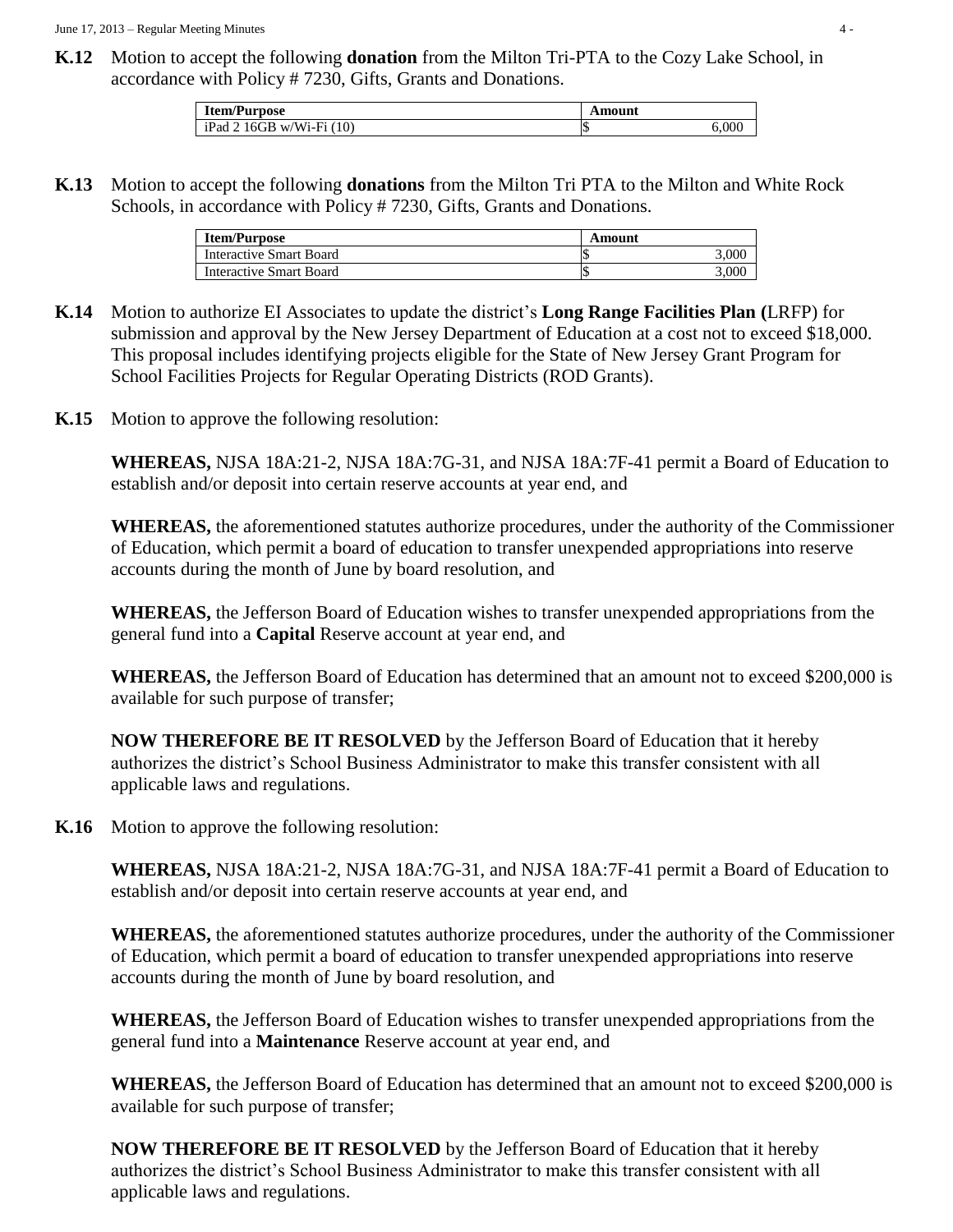**K.17** Motion to accept and approve the following resolution in accordance with Travel and Work Related Expenses N.J.A.C. 6A:23B:

**WHEREAS**, The employees listed in Attachment A, are attending the named professional development seminar at such identified venues, and

**WHEREAS**, The attendance at stated function was previously approved by the Superintendent, or designee, as work related and within the scope of the work responsibilities of the attendee; and

**WHEREAS**, The attendance at the function was approved as promoting delivery of instruction or furthering efficient operation of the school district; and fiscally prudent, and

**WHEREAS**, The travel and related expenses particular to attendance at this function are in accordance with the state travel guidelines established by the Department of Treasury in NJOMB circular letter; be it

**RESOLVED**, That the Board finds the travel and related expense and the expenses particular to attendance at this previously approved function is necessary/unavoidable, be it further

**RESOLVED**, That the expense is justified and therefore reimbursable *(copy attached).*

| MOTION: Mr. Cuccio |      | SECOND: Mrs. Poulas |                |               |
|--------------------|------|---------------------|----------------|---------------|
| <b>Name</b>        | Ayes | <b>Nays</b>         | <b>Abstain</b> | <b>Absent</b> |
| Mr. Cuccio         | X    |                     |                |               |
| Mr. Millar         | X    |                     |                |               |
| Mrs. Poulas        | X    |                     |                |               |
| Mr. Quigley        | X    |                     |                |               |
| Mrs. Scott         | X    |                     |                |               |
| Mrs. Senatore      | X    |                     |                |               |
| Mr. Smith          | X    |                     |                |               |
| Mr. Stewart        | X    |                     |                |               |
| Mrs. Van Ness      | X    |                     |                |               |

## **L. PERSONNEL COMMITTEE**

Motion by Mr. Millar, seconded by Mrs. Scott, to accept the recommendation of the Superintendent to approve and adopt motions L.1 and L.2, as described below:

**L.1** Motion to take action on personnel matters, as listed below; and appoint and submit to the Executive County Superintendent applications for emergent hiring and the applicant's attestation that he/she has not been convicted of any disqualifying crime pursuant to the provisions of N.J.S.A. 18A:6-7.1 et. Seq., N.J.S.A. 18A:39-17 et. seq., or N.J.S.A. 18A:6-4.13 et. seq. for those employees listed below: (All appointments are contingent upon receipt of proper teaching certification and all salary placements are pending receipt of college transcripts verifying degree status and letter stating years of service in other districts).

| PERSONNEL               |                  |                            |          |               |          |                  |         |                            |
|-------------------------|------------------|----------------------------|----------|---------------|----------|------------------|---------|----------------------------|
| A. Administrative       |                  |                            |          |               |          |                  |         |                            |
| <b>B. Instructional</b> |                  |                            |          |               |          |                  |         |                            |
|                         | <b>Nature of</b> | <b>Position/Control</b>    |          |               |          | Date             | Date    |                            |
| <b>Name</b>             | <b>Action</b>    | <b>Number</b>              | Deg/Step | <b>Salarv</b> | Loc.     | <b>Effective</b> | Termin. | <b>Discussion</b>          |
| Emilie Lotzkar          | Appoint          | <b>Bedside Instruction</b> |          | \$40.80/hr    | District | 5/28/13          | 6/30/13 |                            |
| <b>Sally Gonzalez</b>   | Appoint          | <b>Bedside Instruction</b> |          | \$40.80/hr    | District | 6/3/13           | 6/30/13 |                            |
| Laura Ajaj              | Appoint          | <b>Bedside Instruction</b> |          | \$40.80/hr    | District | 6/11/13          | 6/30/13 |                            |
| Kimberly Serzan         | Appoint          | <b>Bedside Instruction</b> |          | \$40.80/hr    | District | 6/17/13          | 6/30/13 |                            |
|                         |                  | <b>Elementary Teacher</b>  |          |               |          |                  |         | Retiring after 22 years of |
| Cheryl Palko            | Retirement       | 10.10.10.AGE               |          |               | Stanlick | 6/30/13          | 7/1/13  | service in district        |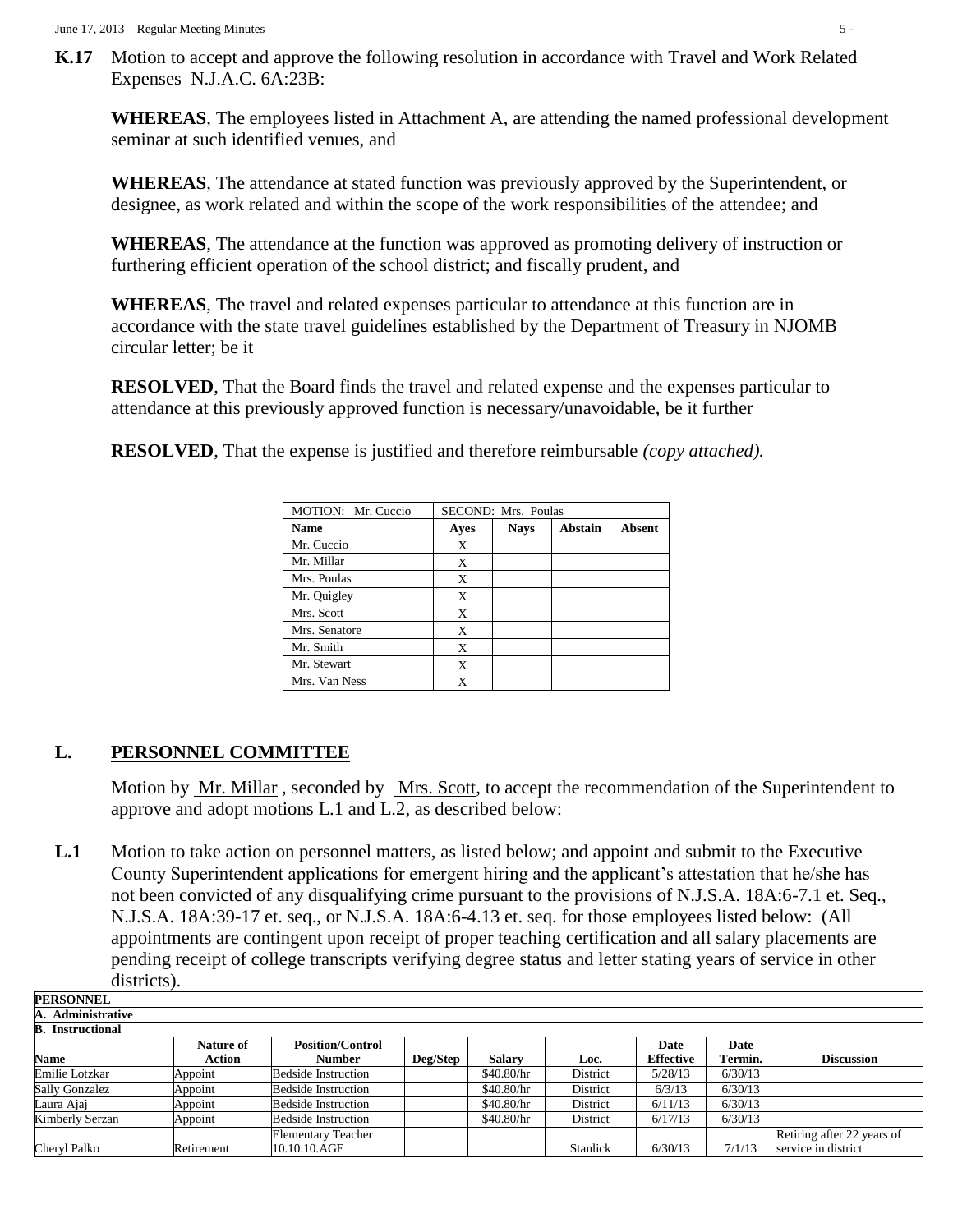| <b>Name</b>         | Nature of<br><b>Action</b> | <b>Position/Control</b><br><b>Number</b> | Deg/Step  | <b>Salary</b> | Loc.               | Date<br><b>Effective</b> | Date<br>Termin. | <b>Discussion</b>                    |
|---------------------|----------------------------|------------------------------------------|-----------|---------------|--------------------|--------------------------|-----------------|--------------------------------------|
|                     |                            | Family & Consumer                        |           |               |                    |                          |                 |                                      |
|                     |                            | <b>Science Teacher</b>                   |           |               |                    |                          |                 |                                      |
| Jennifer Borealo    | Resignation                | 10.80.80.ASZ                             |           |               | High School        | 6/30/13                  | 7/1/13          |                                      |
|                     |                            | <b>Social Studies Teacher</b>            |           |               |                    |                          |                 |                                      |
| Joanna Reiss        |                            | Long-Term Sub                            | BA        |               |                    |                          |                 |                                      |
| 11-130-100-101-29   | Appoint                    | 10.70.70.AOY                             | Step 1    | \$239.38/day  | Middle School      | 5/28/13                  | 6/30/13         | Replacing KD                         |
| Sean Quinn          |                            | Spanish Teacher                          | <b>BA</b> |               |                    |                          |                 |                                      |
| 11-140-100-101      | Appoint                    | 10.80.80.ASQ                             | Step 6    | \$52,055      | High School        | 9/1/13                   | 6/30/14         | Replacing CG                         |
| Daenine Foti*       |                            | Math Teacher                             | BA        |               |                    |                          |                 |                                      |
| 11-140-100-101      | Appoint                    | 10.80.80.ARN                             | Step 1    | \$47,995      | High School        | 9/1/13                   | 6/30/14         | Replacing TP                         |
| Kirsten Parra*      |                            | Spanish Teacher                          | MA        |               |                    |                          |                 |                                      |
| 11-140-100-101      | Appoint                    | 10.80.80.ASS                             | Step 6    | \$54,085      | <b>High School</b> | 9/1/13                   | 6/30/14         | Replacing MP                         |
|                     |                            | Speech Language                          |           |               | High               |                          |                 |                                      |
| Joleen Partington   |                            | Specialist                               | MA        |               | School/Middle      |                          |                 |                                      |
| 11-216-101-00       | Appoint                    | 10.70.70.ADR                             | Step 2    | \$51,040      | School             | 9/1/13                   | 6/30/14         | Replacing JP                         |
| John Terry*         |                            | <b>Social Studies Teacher</b>            | MA        |               |                    |                          |                 |                                      |
| 11-140-100-101      | Appoint                    | 10.80.80.ASK                             | Step 1    | \$50,025      | High School        | 9/1/13                   | 6/30/14         | Replacing KQ                         |
| Casey Tinston       |                            | <b>English Teacher</b>                   | BA        |               |                    |                          |                 |                                      |
| 11-140-100-101      | Appoint                    | 10.80.80.ARB                             | Step 2    | \$49,010      | High School        | 9/1/13                   | 6/30/14         | Replacing DO                         |
|                     |                            | American Sign Language                   |           |               |                    |                          |                 |                                      |
| Sarah Greco         |                            | Teacher                                  | MA        |               |                    |                          |                 |                                      |
| 11-140-100-101      | Appoint                    | 10.80.80.BJE                             | Step 7    | \$55,100      | High School        | 9/1/13                   | 6/30/14         | Replacing JC                         |
| Lyndsay Laconti     |                            | <b>School Counselor</b>                  | MA        |               |                    |                          |                 |                                      |
| 11-000-218-104      | Appoint                    | 10.10.10.ACD                             | Step 1    | \$50,025      | Stanlick           | 9/1/13                   | 6/30/14         | Replacing CB                         |
| Meaghan McGurrin    |                            |                                          | MA        |               |                    |                          |                 |                                      |
| 11-120-100-101      |                            | <b>Reading Teacher</b>                   |           |               |                    |                          |                 |                                      |
| Adina Faulkner*     | Appoint                    | 10.60.60.AHL                             | Step 5    | \$53,070      | White Rock         | 9/1/13                   | 6/30/14         | Replacing SA                         |
|                     |                            | Special Ed. Teacher                      | MA        |               |                    |                          |                 |                                      |
| 11-209-100-101      | Appoint                    | 10.10.10.BOC                             | Step 1    | \$50,025      | Stanlick           | 9/1/13                   | 6/30/14         | Replacing SB                         |
|                     |                            | Reading Specialist                       |           |               |                    |                          |                 |                                      |
| Lauren Honig        |                            | Long-Term Sub                            |           |               |                    |                          |                 |                                      |
| 11-120-100-101-29   | Appoint                    | 10.30.30.AJT                             |           | \$200/day     | <b>Briggs</b>      | 9/1/13                   | 12/14/13        | Replacing RK                         |
| Carol Beier         |                            | Special Ed. Teacher                      | BA        |               |                    |                          |                 |                                      |
| 11-213-100-101      | Transfer                   | 10.80.80.AUD                             | Step 20   | \$76,242      | <b>High School</b> | 9/1/13                   | 6/30/14         | <b>Transferred from Stanlick</b>     |
|                     |                            |                                          |           |               |                    |                          |                 | Transferred from p/t                 |
| Breanna McMillan    |                            | Special Ed. Teacher                      | BA        |               | Milton/Cozy        |                          |                 | High School to p/t Milton            |
| 11-215-100-101      | Transfer                   | 10.40.40.AJI                             | Step 2    | \$49,010      | Lake               | 9/1/13                   | 6/30/14         | Program/Account change               |
|                     |                            |                                          |           |               |                    |                          |                 | Transferred from Milton to           |
| Priscilla Gelinas   |                            | Special Ed. Teacher                      | MA        |               |                    |                          |                 | White Rock                           |
| 11-214-100-106-00   | Transfer                   | 10.60.60.AUB                             | Step 8    | \$56,126      | White Rock         | 9/1/13                   | 6/30/14         | Program/Account change               |
| Kathryn Kaminski    |                            | Special Ed. Teacher                      | $BA+15$   |               |                    |                          |                 | <b>Transferred from Cozy Lake</b>    |
| 11-215-100-101      | Transfer                   | 10.40.40.BNH                             | Step 4    | \$51,040      | Milton             | 9/1/13                   | 6/30/14         | Program/Account change               |
| Darlene McBride     | Program/Account            | Special Ed. Teacher                      | $BA+15$   |               |                    |                          |                 |                                      |
| 11-204-100-101      | change                     | 10.40.40.AIL                             | Step 2    | \$50,025      | Milton             | 9/1/13                   | 6/30/14         |                                      |
|                     |                            |                                          |           |               |                    |                          |                 | Transferred from White               |
| Niemah Scherlacher  | Transfer/                  | LDT/C                                    | $MA+45$   |               |                    |                          |                 | Rock/Full-Time 5 day/week            |
| 11-000-219-104      | <b>Additional Day</b>      | 10.70.70.ADI                             | Step 20   | \$97,486      | Middle School      | 9/1/13                   | 6/30/14         | Salary includes longevity            |
| Teresa Roman        |                            | LDT/C                                    | MA        |               |                    |                          |                 | <b>Transferred from Middle</b>       |
| 11-000-219-104      | Transfer                   | 10.60.60.ADH                             | Step 15   | \$66,086      | White Rock         | 9/1/13                   | 6/30/14         | School                               |
| Megan Curry         | Program/Account            | <b>Elementary Teacher</b>                | MA        |               |                    |                          |                 |                                      |
| 11-120-100-101      | change                     | 10.30.30.BOD                             | Step 4    | \$52,055      | <b>Briggs</b>      | 9/1/13                   | 6/30/14         | Transferred to 2 <sup>nd</sup> grade |
| Jenna Schuessler    |                            | <b>Elementary Teacher</b>                | BA        |               |                    |                          |                 | Transferred from Cozy Lake           |
| 11-120-100-101      | Transfer                   | 10.30.30.AGV                             | Step 2    | \$49,010      | <b>Briggs</b>      | 9/1/13                   | 6/30/14         | School                               |
|                     |                            |                                          |           |               |                    |                          |                 | <b>Transferred from Milton</b>       |
| <b>Ashlee Smart</b> |                            | <b>Elementary Teacher</b>                | $BA+15$   |               |                    |                          |                 | School                               |
| 11-120-100-101      | Transfer                   | 10.50.50.AHD                             | Step 4    | \$51,040      | Cozy Lake          | 9/1/13                   | 6/30/14         | Program/Account change               |
|                     | <b>Adjusted Medical</b>    | <b>Social Studies Teacher</b>            |           |               |                    |                          |                 | Utilizing 57.5 sick days             |
|                     |                            |                                          |           |               |                    |                          |                 |                                      |
| KD                  | Leave                      | 10.70.70.AOY                             |           |               | Middle School      | 3/20/13                  | 6/21/13         | and 3 personal days                  |
|                     |                            | <b>Elementary Teacher</b>                |           |               |                    |                          |                 | Utilizing 19 sick days               |
| JH                  | <b>Maternity Leave</b>     | 10.0.40.AII                              |           |               | Milton             | 9/3/13                   | 1/1/14          | and 54 unpaid days                   |

### **\*Requires Mentoring**

| C. Non-Instructional  | <b>Nature of</b>   | <b>Position/Control</b> |          |               |                    | Date             | Date    |                   |
|-----------------------|--------------------|-------------------------|----------|---------------|--------------------|------------------|---------|-------------------|
| <b>Name</b>           | Action             | <b>Number</b>           | Deg/Step | <b>Salary</b> | Loc.               | <b>Effective</b> | Termin. | <b>Discussion</b> |
|                       |                    | Assistant Supervisor of |          |               |                    |                  |         |                   |
| Francis Pietrowski    |                    | B/G & Custodial         |          |               |                    |                  |         |                   |
| 11-000-260-100        | Appoint            | 12.90.92.AKL            |          | \$60,000      | District           | 7/1/13           | 6/30/14 | Replacing JY      |
|                       |                    | Special Ed. Aide        |          |               |                    |                  |         |                   |
| Lisa Dorph            | Resignation        | 09.80.80.BCN            |          |               | High School        | 6/5/13           | 6/22/13 |                   |
|                       |                    | Special Ed. Aide        |          |               |                    |                  |         |                   |
| Shannon Jacobs        | Resignation        | 09.80.80.BHO            |          |               | High School        | 5/29/13          | 6/22/13 |                   |
|                       |                    | Special Ed. Aide        |          |               |                    |                  |         |                   |
| <b>Taylor Kennedy</b> | <b>Resignation</b> | 09.50.50.BHO            |          |               | <b>High School</b> | 6/14/13          | 6/22/13 |                   |
|                       |                    | Special Ed. Aide        |          |               |                    |                  |         |                   |
| <b>Taylor Kennedy</b> | Resignation        | 09.50.50.BHO            |          |               | Milton             | 6/14/13          | 6/22/13 |                   |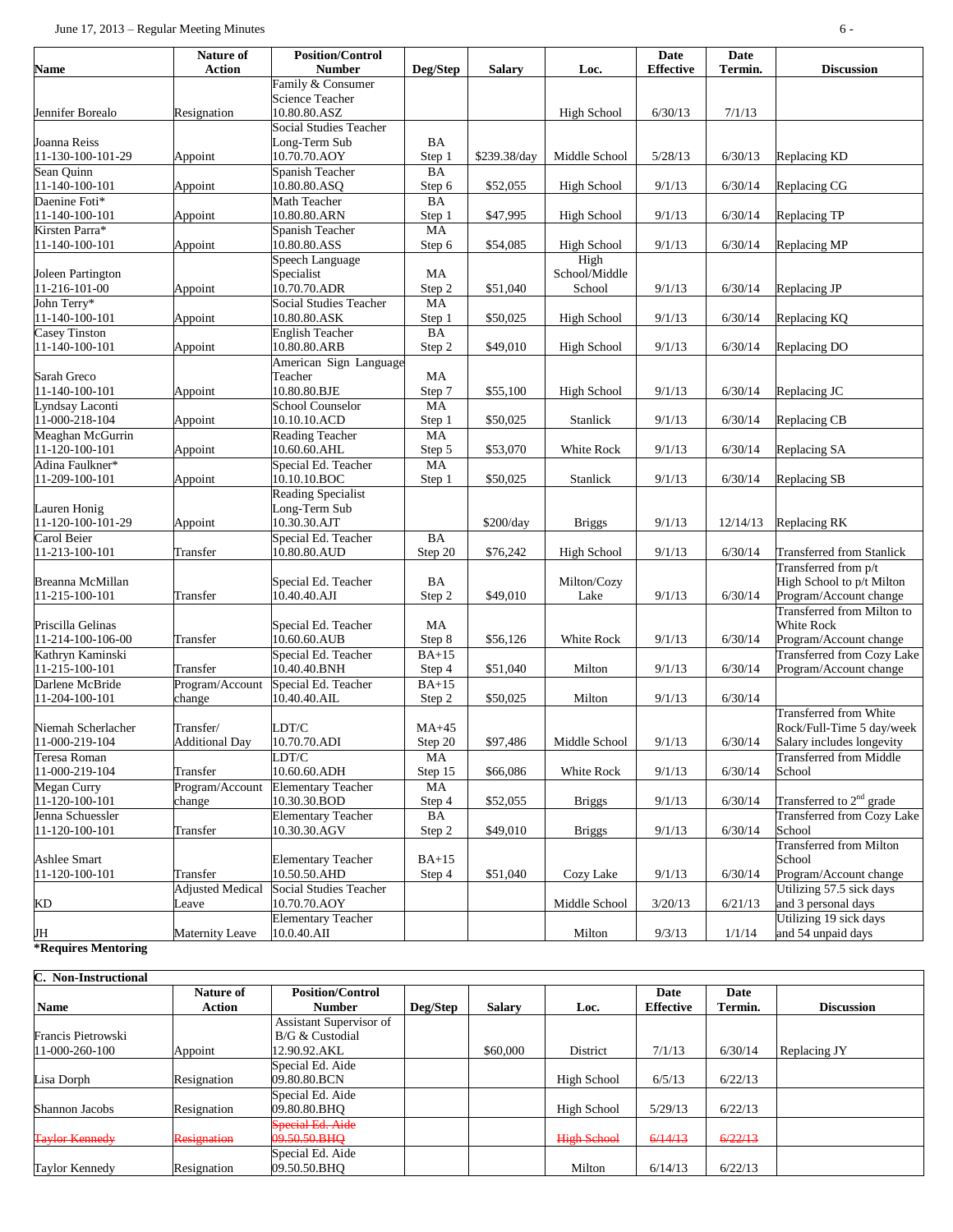| Name                                         | Nature of<br><b>Action</b>    | <b>Position/Control</b><br><b>Number</b> | Deg/Step    | <b>Salary</b> | Loc.                | Date<br><b>Effective</b> | <b>Date</b><br>Termin. | <b>Discussion</b>                                    |
|----------------------------------------------|-------------------------------|------------------------------------------|-------------|---------------|---------------------|--------------------------|------------------------|------------------------------------------------------|
| Peter Lemoine                                | Resignation                   | <b>Bus Driver</b><br>10.90.90.BFO        |             |               | <b>District</b>     | 6/17/13                  | 6/18/13                |                                                      |
| Peter Lemoine                                | Resignation                   | <b>Bus Driver</b><br>10.90.90.BFQ        |             |               | District            | 6/17/13                  | 6/21/13                |                                                      |
|                                              |                               | Special Ed. Aide                         |             |               |                     |                          |                        | Appointed to fill long-term                          |
| Joanna Reiss                                 | Assignment Hold               | 09.70.70.BDK<br>Special Ed. Aide         |             |               | Middle School       | 5/28/13                  | 6/30/13                | sub assignment                                       |
| Mary Ransegnola<br>11-214-100-106            | Appoint                       | ong-Term Sub<br>09.70.70.BDK             | Step 1      | \$19.03/hr    | Middle School       | 5/29/13                  | 6/21/13                | Replacing JR<br>3.5 hours/day, w/o benefits          |
| Frances Palazzolo                            |                               | <b>Hall Security</b>                     |             |               |                     |                          |                        | 3.95 hours/day w/o                                   |
| 11-000-266-110<br>Craig Peters               | Appoint                       | 09.70.70.BGF<br><b>Hall Security</b>     | Step 5      | \$20.07/hr    | Middle School       | 9/1/13                   | 6/30/14                | benefits<br>3.95 hours/day w/o                       |
| 11-000-266-110                               | Appoint                       | 09.70.70.BGE                             | Step 5      | \$20.07/hr    | Middle School       | 9/1/13                   | 6/30/14                | benefits                                             |
| Susan Sincavage<br>11-000-266-110            | Appoint                       | Caf/Security<br>09.70.70.BGD             | Step 5      | \$20.07/hr    | Middle School       | 9/1/13                   | 6/30/14                | 3 hours/day w/o benefits                             |
| Monte Ezzi<br>11-000-266-110                 | Appoint                       | Caf/Security<br>09.70.70.BEO             | Step 5      | \$20.07/hr    | Middle School       | 9/1/13                   | 6/30/14                | 3 hours/day w/o benefits                             |
| Concetta Smith<br>11-000-266-110             | Appoint                       | Caf/Security<br>09.70.70.BER             | Step 5      | \$20.07/hr    | Middle School       | 9/1/13                   | 6/30/14                | 3 hours/day w/o benefits                             |
| Janet Bohman                                 |                               | Caf/Security                             |             |               |                     |                          |                        |                                                      |
| 11-000-266-110<br>Charles Robinson           | Appoint                       | 09.70.70.BEQ<br><b>Hall Security</b>     | Step 5      | \$20.07/hr    | Middle School       | 9/1/13                   | 6/30/14                | 3 hours/day w/o benefits                             |
| 11-000-266-110<br><b>Edward Gatsch</b>       | Appoint                       | 09.80.80.BGP                             | Step 5      | \$20.07/hr    | <b>High School</b>  | 9/1/13                   | 6/30/14                | 4.92 hours/day w/o benefits                          |
| 11-000-266-110                               | Appoint                       | <b>Hall Security</b><br>09.80.80.BGG     | Step 5      | \$20.07/hr    | High School         | 9/1/13                   | 6/30/14                | 3.95 hours/day w/o benefits                          |
| Gary Austin<br>11-000-266-110                | Appoint                       | <b>Hall Security</b><br>09.80.80.BGH     | Step 5      | \$20.07/hr    | High School         | 9/1/13                   | 6/30/14                | 3.95 hours/day w/o benefits                          |
|                                              | Adjusted                      | Mechanic                                 |             |               |                     |                          |                        |                                                      |
| DS                                           | Medical Leave                 | 12.90.90.ALO<br>Custodian                |             |               | District            | 5/8/13                   | 6/6/13                 | Utilizing 16 sick days<br>Utilizing 13 sick days and |
| JB                                           | Medical Leave<br>Intermittent | 12.30.32.AKS<br>Custodian                |             |               | <b>Briggs</b>       | 5/6/13                   | 6/6/13                 | 1 floating holiday<br>Utilizing sick days as         |
| JB                                           | Leave                         | 12.30.32.AKS                             |             |               | <b>Briggs</b>       | 6/3/13                   | 9/4/13                 | needed<br>Utilizing 12 sick days,                    |
|                                              | <b>Adjusted Medical</b>       | <b>Special Education Aide</b>            |             |               |                     |                          |                        | 3 personal days, and                                 |
| DM<br>D. District Aide Appointments          | Leave                         | 09.40.40.BNY                             |             |               | Milton School       | 4/10/13                  | 6/15/13                | 28 unpaid days                                       |
|                                              |                               |                                          |             |               |                     |                          |                        |                                                      |
| Name                                         | Nature of<br><b>Action</b>    | <b>Position</b>                          | <b>Step</b> | <b>Salary</b> | Loc.                | Date<br><b>Effective</b> | <b>Date</b><br>Termin. | <b>Discussion</b>                                    |
| Janet Eltringham<br>11-190-100-106           | Appoint                       | Kindergarten Aide                        | Step 5      | \$20.28/hr    | Milton              | 9/1/13                   | 6/30/14                | 3.5 hrs/day w/o benefits                             |
| Joanne Knox<br>11-190-100-106                | Appoint                       | Kindergarten Aide                        | Step 5      | \$20.28/hr    | Milton              | 9/1/13                   | 6/30/14                | 3.5 hrs/day w/o benefits                             |
| Denise Lagomarsino                           |                               | ibrary Aide                              |             |               | Briggs/Cozy/        |                          |                        |                                                      |
| 11-222-000-105<br>Dina Azar                  | Appoint                       | 09.30.30.AEE<br>ibrary Aide              | Step 5      | \$20.28/hr    | Milton<br>Stanlick/ | 9/1/13                   | 6/30/14                | 19 3⁄4 hrs/week, w/o benefits                        |
| 11-222-000-105                               | Appoint                       | 09.10.10.AED                             | Step 5      | \$20.28/hr    | White Rock          | 9/1/13                   | 6/30/14                | 19 3/4 hrs/week, w/o benefits                        |
| Jeanne Hantson<br>11-212-100-106             | Appoint                       | Special Ed. Aide                         | Step 5      | \$20.59/hr    | <b>Briggs</b>       | 9/1/13                   | 6/30/14                | 3.5 hrs/day w/o benefits                             |
| Jeanne Hantson<br><b>Christy Tonnesen</b>    | Longevity                     | Special Ed. Aide                         |             | \$525.00      | <b>Briggs</b>       | 9/1/13                   | 6/30/14                |                                                      |
| 11-212-100-106                               | Appoint                       | Special Ed. Aide                         | Step 4      | \$20.24/hr    | <b>Briggs</b>       | 9/1/13                   | 6/30/14                | 3.5 hrs/day w/o benefits                             |
| Marisa Tarsitano<br>11-000-217-106           | Appoint                       | Special Ed. Aide                         | Step 3      | \$19.93/hr    | <b>Briggs</b>       | 9/1/13                   | 6/30/14                | 3.5 hrs/day w/o benefits                             |
| Shirley Wallace<br>11-000-217-106            | Appoint                       | Special Ed. Aide                         | Step 3      | \$19.93/hr    | <b>Briggs</b>       | 9/1/13                   | 6/30/14                | 3.5 hrs/day w/o benefits                             |
| Dina Troha                                   |                               |                                          | Step 2      | \$19.62/hr    |                     |                          |                        |                                                      |
| 11-000-217-106<br>Cathy Jauch                | Appoint                       | Special Ed. Aide                         |             |               | <b>Briggs</b>       | 9/1/13                   | 6/30/14                | 3.5 hrs/day w/o benefits                             |
| 11-213-100-106<br>Danielle Castiglione       | Appoint                       | Special Ed. Aide                         | Step 3      | \$19.93/hr    | <b>Briggs</b>       | 9/1/13                   | 6/30/14                | 3.5 hrs/day w/o benefits                             |
| 11-213-100-106<br>Susan Ryder                | Appoint                       | Special Ed. Aide                         | Step 5      | \$20.59/hr    | <b>Briggs</b>       | 9/1/13                   | 6/30/14                | 3.5 hrs/day w/o benefits                             |
| 11-213-100-106<br>Marilyn Beyel              | Appoint                       | Special Ed. Aide                         | Step 5      | \$20.59/hr    | <b>Briggs</b>       | 9/1/13                   | 6/30/14                | 3.5 hrs/day w/o benefits                             |
| 11-213-100-106                               | Appoint                       | Special Ed. Aide                         | Step 5      | \$20.59/hr    | <b>Briggs</b>       | 9/1/13                   | 6/30/14                | 3 hrs/day w/o benefits                               |
| Michelle Faase<br>11-209-100-106             | Appoint                       | Special Ed. Aide                         | Step 4      | \$20.24/hr    | <b>Briggs</b>       | 9/1/13                   | 6/30/14                | 3.5 hrs/day w/o benefits                             |
| Barbara Schmitt<br>11-209-100-106            | Appoint                       | Special Ed. Aide                         | Step 2      | \$19.62/hr    | <b>Briggs</b>       | 9/1/13                   | 6/30/14                | 3.5 hrs/day w/o benefits                             |
| Michelle Lopez<br>11-209-100-106             | Appoint                       | Special Ed. Aide                         | Step 3      | \$19.93/hr    | <b>Briggs</b>       | 9/1/13                   | 6/30/14                | 3.5 hrs/day w/o benefits                             |
| <b>Antoinette Cubberly</b><br>11-000-217-106 | Appoint                       | Special Ed. Aide                         | Step 2      | \$19.62/hr    | Stanlick            | 9/1/13                   | 6/30/14                | 3.5 hrs/day w/o benefits                             |
| <b>Theresa Rossiter</b><br>11-209-100-106    | Appoint                       | Special Ed. Aide                         | Step 2      | \$19.62/hr    | Stanlick            | 9/1/13                   | 6/30/14                | 3.5 hrs/day w/o benefits                             |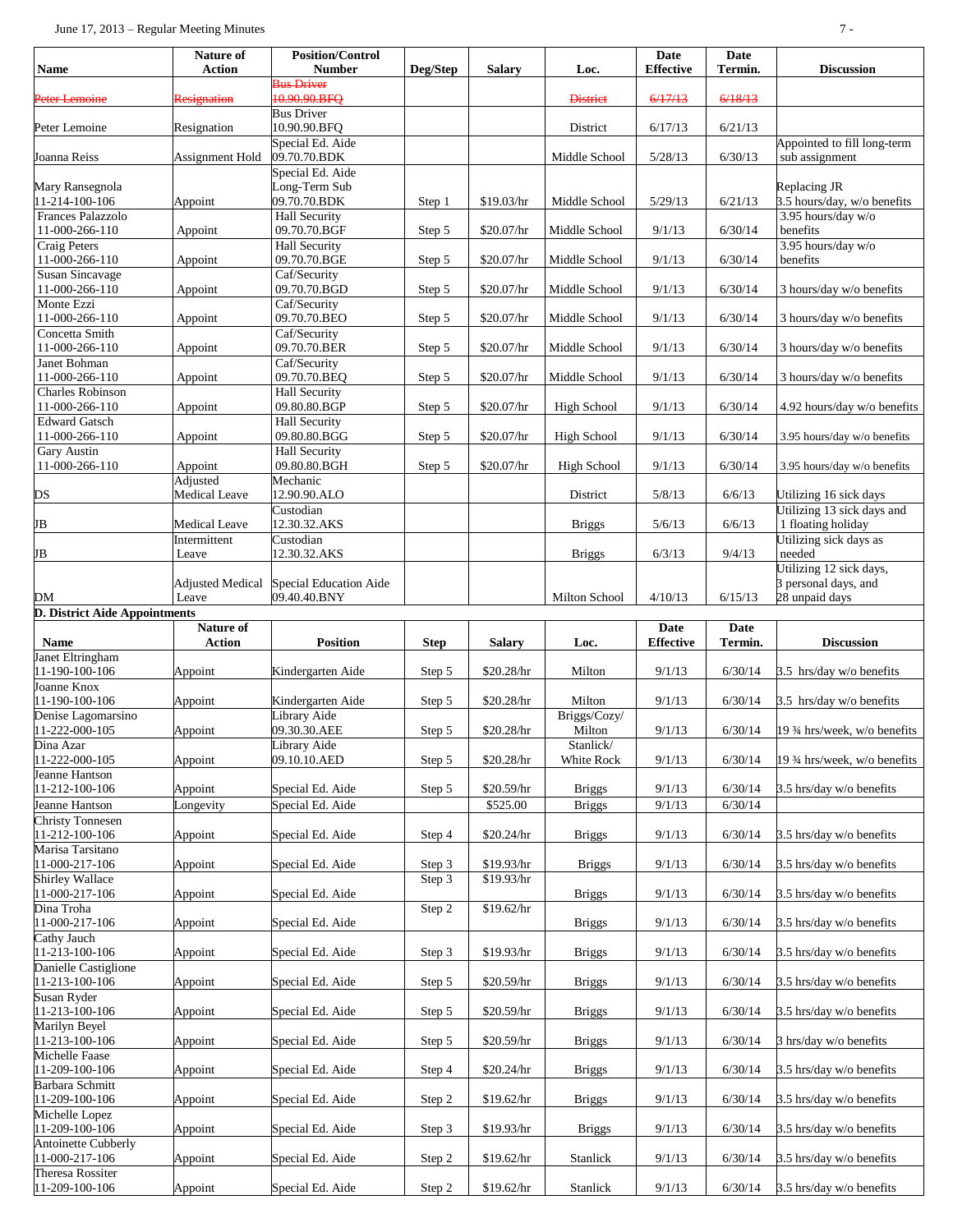| <b>Name</b>                              | Nature of<br><b>Action</b> | <b>Position</b>  | <b>Step</b> | <b>Salary</b> | Loc.       | <b>Date</b><br><b>Effective</b> | <b>Date</b><br>Termin. | <b>Discussion</b>                            |
|------------------------------------------|----------------------------|------------------|-------------|---------------|------------|---------------------------------|------------------------|----------------------------------------------|
| inda Ortega                              |                            |                  |             |               |            |                                 |                        |                                              |
| 1-209-100-106                            | Appoint                    | Special Ed. Aide | Step 2      | \$19.62/hr    | Stanlick   | 9/1/13                          | 6/30/14                | 3.5 hrs/day w/o benefits                     |
| Tammy Kehoe<br>11-214-100-106            | Appoint                    | Special Ed. Aide | Step 3      | \$19.93/hr    | Stanlick   | 9/1/13                          | 6/30/14                | 3.5 hrs/day w/o benefits                     |
| Noreen Teklits<br>11-212-100-106         | Appoint                    | Special Ed. Aide | Step 5      | \$20.59/hr    | Stanlick   | 9/1/13                          | 6/30/14                | 3.5 hrs/day w/o benefits                     |
| Pamela Kulick<br>1-204-100-106           | Appoint                    | Special Ed. Aide | Step 5      | \$20.59/hr    | Stanlick   | 9/1/13                          | 6/30/14                | 3.5 hrs/day w/o benefits                     |
| Donna Nimmo                              |                            |                  |             |               |            |                                 |                        |                                              |
| 11-204-100-106<br>Lisa Kasica            | Appoint                    | Special Ed. Aide | Step 5      | \$20.59/hr    | Stanlick   | 9/1/13                          | 6/30/14                | 3.5 hrs/day w/o benefits                     |
| 11-214-100-106                           | Appoint                    | Special Ed. Aide | Step 5      | \$20.59/hr    | Stanlick   | 9/1/13                          | 6/30/14                | 3.5 hrs/day w/o benefits                     |
| <b>Lindsay Washer</b><br>11-214-100-106  | Appoint                    | Special Ed. Aide | Step 2      | \$19.62/hr    | Stanlick   | 9/1/13                          | 6/30/14                | 3.5 hrs/day w/o benefits                     |
| Frances McBride<br>11-000-217-106        | Appoint                    | Special Ed. Aide | Step 5      | \$20.59/hr    | Stanlick   | 9/1/13                          | 6/30/14                | 3.75 hrs/day w/o benefits                    |
| Arline Warncke<br>11-000-217-106         | Appoint                    | Special Ed. Aide | Step 5      | \$20.59/hr    | Stanlick   | 9/1/13                          | 6/30/14                | 3.90 hrs/day w/o benefits                    |
| Saranda Murati                           |                            |                  |             |               |            |                                 |                        |                                              |
| 11-000-217-106<br>Frances Ferucci        | Appoint                    | Special Ed. Aide | Step 2      | \$19.62/hr    | Stanlick   | 9/1/13                          | 6/30/14                | 3.5 hrs/day w/o benefits                     |
| 11-000-217-106<br>Mary Anzano            | Appoint                    | Special Ed. Aide | Step 5      | \$20.59/hr    | Cozy Lake  | 9/1/13                          | 6/30/14                | 3.5 hrs/day w/o benefits                     |
| 11-000-217-106                           | Appoint                    | Special Ed. Aide | Step 5      | \$20.59/hr    | Cozy Lake  | 9/1/13                          | 6/30/14                | 3.5 hrs/day w/o benefits                     |
| Susan McCarthy<br>11-214-100-106         | Appoint                    | Special Ed. Aide | Step 4      | \$20.24/hr    | Cozy Lake  | 9/1/13                          | 6/30/14                | 3 hrs/day w/o benefits                       |
| <b>Betty</b> Zimmer<br>11-214-100-106    | Appoint                    | Special Ed. Aide | Step 5      | \$20.59/hr    | Cozy Lake  | 9/1/13                          | 6/30/14                | 3.5 hrs/day w/o benefits                     |
| Jennifer LoPresti<br>11-215-100-106      | Appoint                    | Special Ed. Aide | Step 3      | \$19.93/hr    | Milton     | 9/1/13                          | 6/30/14                | 3 hrs/day w/o benefits                       |
| MaryAnn Cuervo<br>11-215-100-106         | Appoint                    | Special Ed. Aide | Step 5      | \$20.59/hr    | Milton     | 9/1/13                          | 6/30/14                | 3.5 hrs/day, no benefits                     |
| Kendall Brown                            |                            |                  |             |               |            |                                 |                        |                                              |
| 11-215-100-106<br>Jamie Baker            | Appoint                    | Special Ed. Aide | Step 5      | \$20.59/hr    | Milton     | 9/1/13                          | 6/30/14                | 3 hrs/day w/o benefits                       |
| 11-215-100-106                           | Appoint                    | Special Ed. Aide | Step 2      | \$19.62/hr    | Milton     | 9/1/13                          | 6/30/14                | 3 hrs/day w/o benefits                       |
| April Maragelis<br>11-215-100-106        | Appoint                    | Special Ed. Aide | Step 2      | \$19.62/hr    | Milton     | 9/1/13                          | 6/30/14                | 3 hrs/day w/o benefits                       |
| <b>Tracy Bendish</b><br>11-000-217-106   | Appoint                    | Special Ed. Aide | Step 5      | \$20.59/hr    | Milton     | 9/1/13                          | 6/30/14                | 7 hrs/day w/benefits<br>Includes all Fridays |
| Kristeen McConnon<br>11-000-217-106      | Appoint                    | Special Ed. Aide | Step 5      | \$20.59/hr    | Milton     | 9/1/13                          | 6/30/14                | 3.5 hrs/day w/o benefits                     |
| Regina Oelkers<br>11-215-100-106         | Appoint                    | Special Ed. Aide | Step 2      | \$19.62/hr    | Milton     | 9/1/13                          | 6/30/14                | 3.5 hrs/day w/o benefits                     |
| Diane McClellan<br>11-000-217-106        | Appoint                    | Special Ed. Aide | Step 2      | $$19.62/hr$   | Milton     | 9/1/13                          | 6/30/14                | 3.5 hrs/day w/o benefits                     |
| Franchesca Grey<br>11-000-217-106        | Appoint                    | Special Ed. Aide | Step 1      | \$19.32/hr    | Milton     | 9/1/13                          | 6/30/14                | 3.5 hrs/day w/o benefits                     |
| Susan Mautone                            |                            |                  |             |               |            |                                 |                        |                                              |
| 11-215-100-106                           | Appoint                    | Special Ed. Aide | Step 2      | \$19.62/hr    | Milton     | 9/1/13                          | 6/30/14                | 3 hrs/day w/o benefits                       |
| Mary Reid<br>11-204-100-106              | Appoint                    | Special Ed. Aide | Step 5      | \$20.59/hr    | Milton     | 9/1/13                          | 6/30/14                | 7 hrs/day w/benefits                         |
| Jill Brown<br>11-204-100-106             | Appoint                    | Special Ed. Aide | Step 5      | \$20.59/hr    | Milton     | 9/1/13                          | 6/30/14                | 3 hrs/day w/o benefits                       |
| Tracy Batelli<br>11-204-100-106          | Appoint                    | Special Ed. Aide | Step 1      | \$19.32/hr    | Milton     | 9/1/13                          | 6/30/14                | 3 hrs/day w/o benefits                       |
| Melissa White<br>11-215-000-106          | Appoint                    | Special Ed. Aide | Step 3      | \$19.93/hr    | Milton     | 9/1/13                          | 6/30/14                | 3 hrs/day w/o benefits                       |
| <b>Stacy Trautmann</b><br>11-000-217-106 | Appoint                    | Special Ed. Aide | Step 5      | \$20.59/hr    | White Rock | 9/1/13                          | 6/30/14                | 7 hrs/day w/benefits                         |
| Michelle Wanna<br>11-213-100-106         | Appoint                    | Special Ed. Aide | Step 4      | \$20.24/hr    | White Rock | 9/1/13                          | 6/30/14                | 3.5 hrs/day w/o benefits                     |
| Christina LaMonica<br>11-213-100-106     | Appoint                    | Special Ed. Aide | Step 3      | \$19.93/hr    | White Rock | 9/1/13                          | 6/30/14                | 3.5 hrs/day w/o benefits                     |
| Michelle Cannarozzi                      |                            |                  |             |               |            |                                 |                        |                                              |
| 11-213-100-106<br>Elizabeth Ackerman     | Appoint                    | Special Ed. Aide | Step 5      | \$20.59/hr    | White Rock | 9/1/13                          | 6/30/14                | 3.5 hrs/day w/o benefits                     |
| 11-213-100-106<br>Pamela Kallas          | Appoint                    | Special Ed. Aide | Step 5      | \$20.59/hr    | White Rock | 9/1/13                          | 6/30/14                | 3.5 hrs/day w/o benefits                     |
| 11-213-100-106<br>Debra Kalish           | Appoint                    | Special Ed. Aide | Step 5      | \$20.59/hr    | White Rock | 9/1/13                          | 6/30/14                | 3.75 hrs/day w/o benefits                    |
| 11-213-100-106<br>Judy Nagy-Kiss         | Appoint                    | Special Ed. Aide | Step 5      | \$20.59/hr    | White Rock | 9/1/13                          | 6/30/14                | 3.75 hrs/day w/o benefits                    |
| 11-212-100-106                           | Appoint                    | Special Ed. Aide | Step 2      | \$19.62/hr    | White Rock | 9/1/13                          | 6/30/14                | 3.5 hrs/day w/o benefits                     |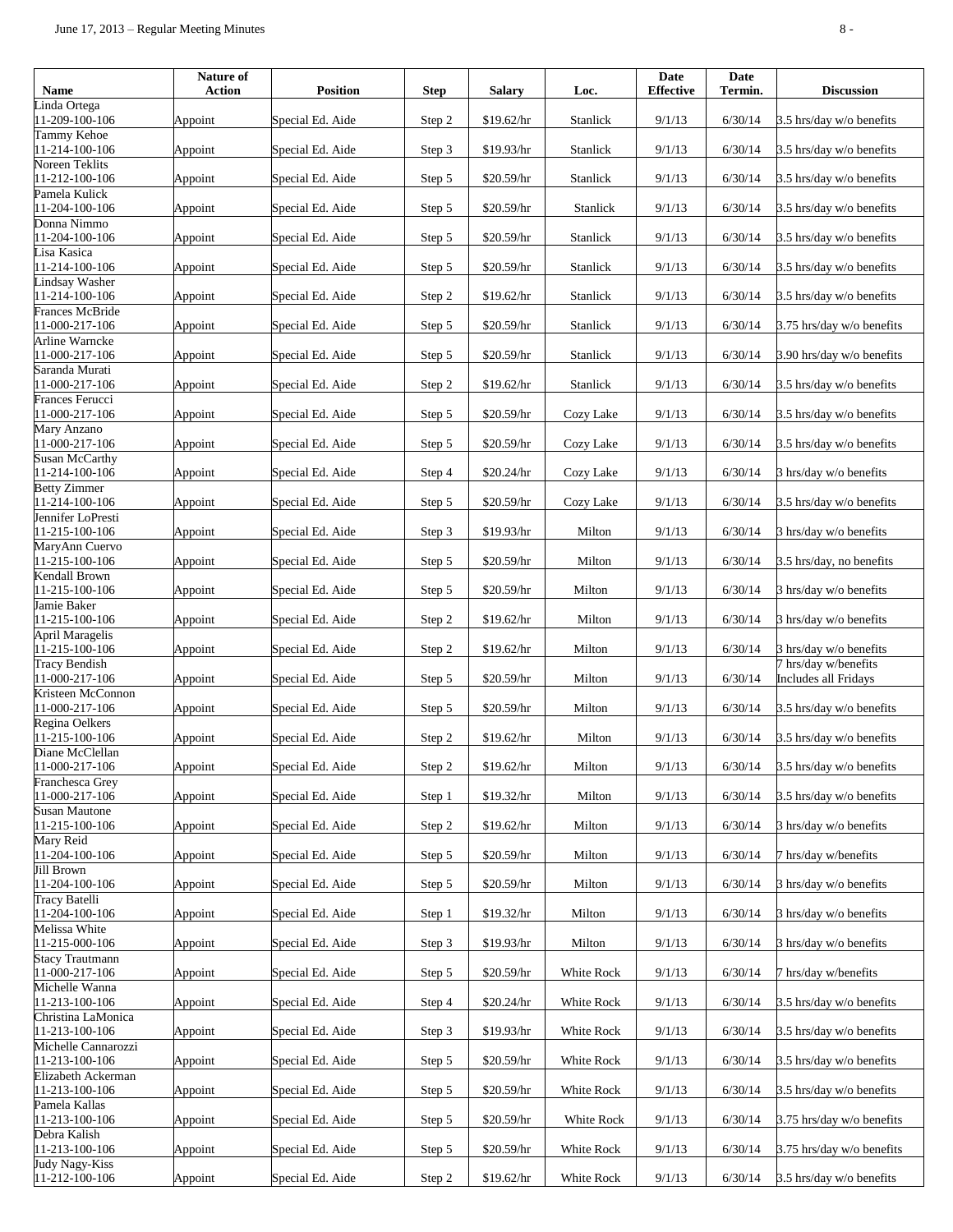| Name                                          | Nature of<br><b>Action</b> | <b>Position</b>  | <b>Step</b> | <b>Salary</b> | Loc.               | Date<br><b>Effective</b> | <b>Date</b><br>Termin. | <b>Discussion</b>         |
|-----------------------------------------------|----------------------------|------------------|-------------|---------------|--------------------|--------------------------|------------------------|---------------------------|
| orrie Kern                                    |                            |                  |             |               |                    |                          |                        |                           |
| 11-212-100-106<br>isa Carroll                 | Appoint                    | Special Ed. Aide | Step 4      | \$20.24/hr    | White Rock         | 9/1/13                   | 6/30/14                | 3.5 hrs/day w/o benefits  |
| 11-212-100-106                                | Appoint                    | Special Ed. Aide | Step 1      | \$19.32/hr    | White Rock         | 9/1/13                   | 6/30/14                | 3.5 hrs/day w/o benefits  |
| Anne Towers<br>11-212-100-106                 | Appoint                    | Special Ed. Aide | Step 5      | \$20.59/hr    | Middle School      | 9/1/13                   | 6/30/14                | 7 hrs/day w/benefits      |
| Anne Towers                                   | Longevity                  | Special Ed. Aide |             | \$625.00      | Middle School      | 9/1/13                   | 6/30/14                |                           |
| Mary Ann Cantwell<br>11-000-217-106           | Appoint                    | Special Ed. Aide | Step 5      | \$20.59/hr    | Middle School      | 9/1/13                   | 6/30/14                | 7 hrs/day w/benefits      |
| Audrey Kazimir<br>11-204-100-106              | Appoint                    | Special Ed. Aide | Step 5      | \$20.59/hr    | Middle School      | 9/1/13                   | 6/30/14                | 3.5 hrs/day w/o benefits  |
| Cathryn Caruso<br>11-204-100-106              | Appoint                    | Special Ed. Aide | Step 5      | \$20.59/hr    | Middle School      | 9/1/13                   | 6/30/14                | 3.5 hrs/day w/o benefits  |
| Kimberly Torsiello                            |                            |                  |             |               |                    |                          |                        |                           |
| 11-204-100-106<br>Alice Cassara               | Appoint                    | Special Ed. Aide | Step 5      | \$20.59/hr    | Middle School      | 9/1/13                   | 6/30/14                | 3.5 hrs/day w/o benefits  |
| 11-212-100-106                                | Appoint                    | Special Ed. Aide | Step 5      | \$20.59/hr    | Middle School      | 9/1/13                   | 6/30/14                | 3.5 hrs/day w/o benefits  |
| Mindy Zappile<br>11-212-100-106               | Appoint                    | Special Ed. Aide | Step 5      | \$20.59/hr    | Middle School      | 9/1/13                   | 6/30/14                | 3.5 hrs/day w/o benefits  |
| Emilie Lotzkar<br>11-212-100-106              | Appoint                    | Special Ed. Aide | Step 4      | \$20.24/hr    | Middle School      | 9/1/13                   | 6/30/14                | 3.5 hrs/day w/o benefits  |
| <b>Jonathan Westerfield</b><br>11-212-100-106 | Appoint                    | Special Ed. Aide | Step 3      | \$19.93/hr    | Middle School      | 9/1/13                   | 6/30/14                | 3.5 hrs/day w/o benefits  |
| Monica Johnson<br>11-204-100-106              | Appoint                    | Special Ed. Aide | Step 5      | \$20.59/hr    | Middle School      | 9/1/13                   | 6/30/14                | 3.5 hrs/day w/o benefits  |
| Radhika Jayakumar<br>11-204-100-106           | Appoint                    | Special Ed. Aide | Step 3      | \$19.93/hr    | Middle School      | 9/1/13                   | 6/30/14                | 3.5 hrs/day w/o benefits  |
| Irene Wojcik<br>11-209-100-106                | Appoint                    | Special Ed. Aide | Step 5      | \$20.59/hr    | Middle School      | 9/1/13                   | 6/30/14                | 3.5 hrs/day w/o benefits  |
| Julie Jahnke<br>11-209-100-106                | Appoint                    | Special Ed. Aide | Step 4      | \$20.24/hr    | Middle School      | 9/1/13                   | 6/30/14                | 3.5 hrs/day w/o benefits  |
| Sanlee Halma<br>11-209-100-106                | Appoint                    | Special Ed. Aide | Step 5      | \$20.59/hr    | Middle School      | 9/1/13                   | 6/30/14                | 3.5 hrs/day w/o benefits  |
| Frances Capraun<br>11-204-100-106             | Appoint                    | Special Ed. Aide | Step 5      | \$20.59/hr    | Middle School      | 9/1/13                   | 6/30/14                | 3.5 hrs/day w/o benefits  |
| Kimberly Burghoffer<br>11-204-100-106         | Appoint                    | Special Ed. Aide | Step 5      | \$20.59/hr    | Middle School      | 9/1/13                   | 6/30/14                | 3.5 hrs/day w/o benefits  |
| Michelle Craig<br>11-212-100-106              | Appoint                    | Special Ed. Aide | Step 4      | \$20.24/hr    | Middle School      | 9/1/13                   | 6/30/14                | 3.5 hrs/day w/o benefits  |
| Tricia Strasser<br>11-212-100-106             | Appoint                    | Special Ed. Aide | Step 5      | \$20.59/hr    | Middle School      | 9/1/13                   | 6/30/14                | 3.5 hrs/day w/o benefits  |
| Maria Melnyczuk<br>11-000-217-106             | Appoint                    | Special Ed. Aide | Step 5      | $$20.59/hr$   | Middle School      | 9/1/13                   | 6/30/14                | 3.5 hrs/day w/o benefits  |
| <b>Susanne Porter</b><br>11-000-217-106       | Appoint                    | Special Ed. Aide | Step 5      | \$20.59/hr    | Middle School      | 9/1/13                   | 6/30/14                | 3.5 hrs/day w/o benefits  |
| Donna Marie Spaan<br>11-214-100-106           | Appoint                    | Special Ed. Aide | Step 5      | \$20.59/hr    | Middle School      | 9/1/13                   | 6/30/14                | 3.5 hrs/day w/o benefits  |
| Joanna Reiss<br>11-214-100-106                | Appoint                    | Special Ed. Aide | Step 3      | \$19.93/hr    | Middle School      | 9/1/13                   | 6/30/14                | 3.5 hrs/day w/o benefits  |
| Sandra Alfaro                                 |                            |                  |             |               |                    |                          |                        |                           |
| 11-204-100-106<br>Leighann Hagemann           | Appoint                    | Special Ed. Aide | Step 4      | \$20.24/hr    | Middle School      | 9/1/13                   | 6/30/14                | 3.5 hrs/day w/o benefits  |
| 11-204-100-106                                | Appoint                    | Special Ed. Aide | Step 2      | \$19.62/hr    | Middle School      | 9/1/13                   | 6/30/14                | 3.5 hrs/day w/o benefits  |
| Bibi Lakhicharran<br>11-212-100-106           | Appoint                    | Special Ed. Aide | Step 5      | \$20.59/hr    | Middle School      | 9/1/13                   | 6/30/14                | 3.5 hrs/day w/o benefits  |
| Kelly Miller<br>11-212-100-106                | Appoint                    | Special Ed. Aide | Step 4      | \$20.24/hr    | Middle School      | 9/1/13                   | 6/30/14                | 3.5 hrs/day w/o benefits  |
| Kelly Curran<br>11-212-100-106                | Appoint                    | Special Ed. Aide | Step 1      | \$19.32/hr    | <b>High School</b> | 9/1/13                   | 6/30/14                | 3.5 hrs/day w/o benefits  |
| Mary Pat Vogel<br>11-212-100-106              | Appoint                    | Special Ed. Aide | Step 4      | \$20.24/hr    | <b>High School</b> | 9/1/13                   | 6/30/14                | 3.5 hrs/day w/o benefits  |
| Virginia Paccioretti                          |                            |                  |             |               |                    |                          |                        |                           |
| 11-214-100-106<br>Lise Meisner                | Appoint                    | Special Ed. Aide | Step 5      | \$20.59/hr    | High School        | 9/1/13                   | 6/30/14                | 3.5 hrs/day w/o benefits  |
| 11-214-100-106<br>Barbara McSorley            | Appoint                    | Special Ed. Aide | Step 5      | \$20.59/hr    | High School        | 9/1/13                   | 6/30/14                | 3.75 hrs/day w/o benefits |
| 11-209-100-106<br>Donna Matthews              | Appoint                    | Special Ed. Aide | Step 5      | \$20.59/hr    | High School        | 9/1/13                   | 6/30/14                | 7 hrs/day w/benefits      |
| 11-209-100-106                                | Appoint                    | Special Ed. Aide | Step 5      | \$20.59/hr    | <b>High School</b> | 9/1/13                   | 6/30/14                | 3.5 hrs/day w/o benefits  |
| Judy Weyer<br>11-209-100-106<br>Maria Gross   | Appoint                    | Special Ed. Aide | Step 5      | \$20.59/hr    | <b>High School</b> | 9/1/13                   | 6/30/14                | 7 hrs/day w/benefits      |
| 11-209-100-106                                | Appoint                    | Special Ed. Aide | Step 2      | \$19.62/hr    | High School        | 9/1/13                   | 6/30/14                | 3.5 hrs/day w/o benefits  |
| Shelia Santiago-Turner<br>11-204-100-106      | Appoint                    | Special Ed. Aide | Step 5      | \$20.59/hr    | <b>High School</b> | 9/1/13                   | 6/30/14                | 3.5 hrs/day w/o benefits  |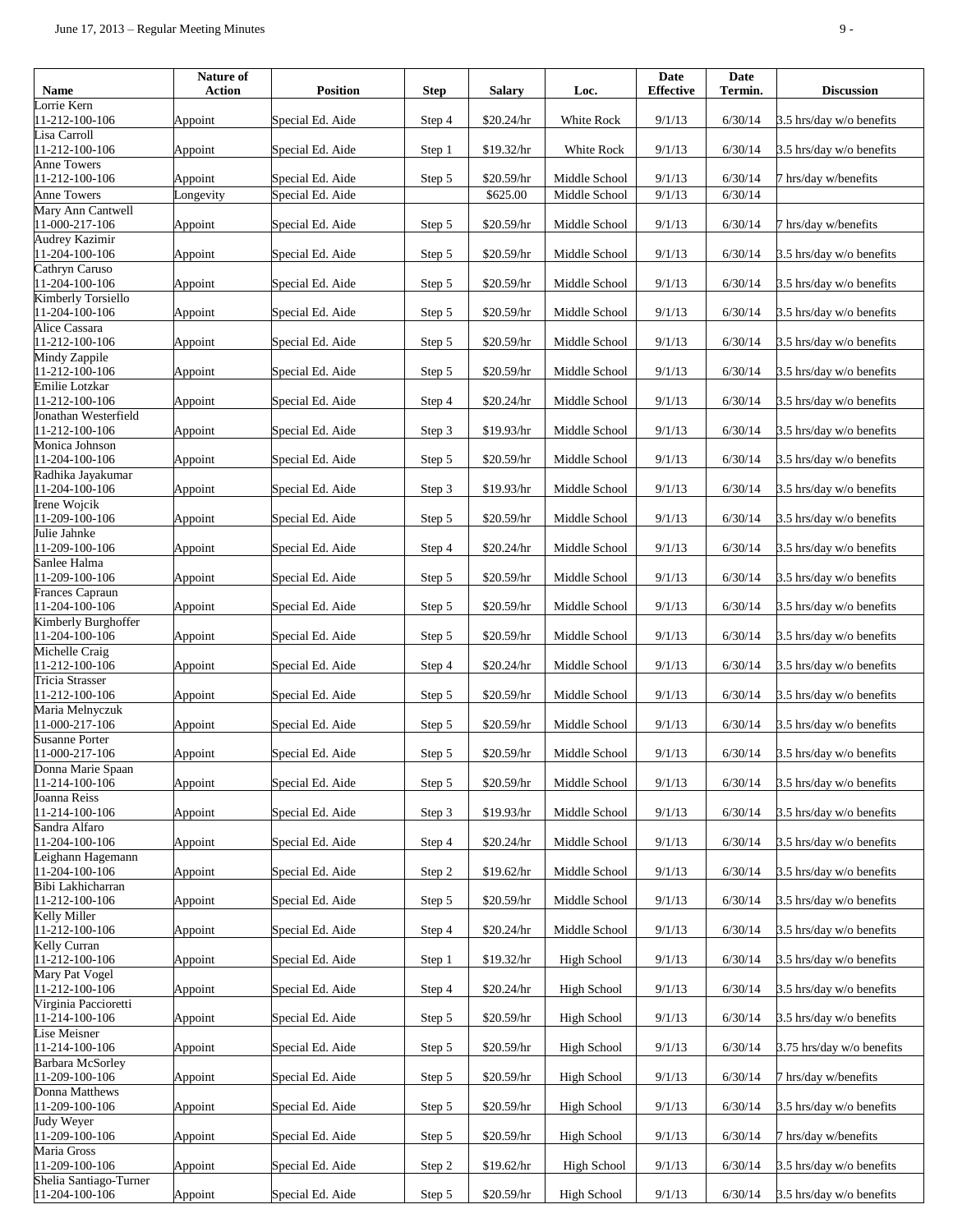|                       | <b>Nature of</b> |                  |             |               |               | Date             | Date    |                          |
|-----------------------|------------------|------------------|-------------|---------------|---------------|------------------|---------|--------------------------|
| <b>Name</b>           | Action           | <b>Position</b>  | <b>Step</b> | <b>Salary</b> | Loc.          | <b>Effective</b> | Termin. | <b>Discussion</b>        |
| aura Mahoney          |                  |                  |             |               |               |                  |         |                          |
| 1-204-100-106         | Appoint          | Special Ed. Aide | Step 3      | \$19.93/hr    | High School   | 9/1/13           | 6/30/14 | 3.5 hrs/day w/o benefits |
| Heidi Gallagher       |                  |                  |             |               |               |                  |         |                          |
| 1-000-217-106         | Appoint          | Special Ed. Aide | Step 5      | \$20.59/hr    | High School   | 9/1/13           | 6/30/14 | 7 hrs/day w/benefits     |
| Susan Tack            |                  |                  |             |               |               |                  |         |                          |
| 1-000-217-106         | Appoint          | Special Ed. Aide | Step 5      | \$20.59/hr    | High School   | 9/1/13           | 6/30/14 | 3.5 hrs/day w/o benefits |
| Linda Rogalsky        |                  |                  |             |               |               |                  |         |                          |
| 1-000-217-106         | Appoint          | Special Ed. Aide | Step 5      | \$20.59/hr    | High School   | 9/1/13           | 6/30/14 | 3.5 hrs/day w/o benefits |
| Laura Ryan            |                  |                  |             |               |               |                  |         |                          |
| 1-000-217-106         | Appoint          | Special Ed. Aide | Step 4      | \$20.24/hr    | High School   | 9/1/13           | 6/30/14 | 3.5 hrs/day w/o benefits |
| Elizabeth Marks       |                  |                  |             |               |               |                  |         |                          |
| $1 - 212 - 100 - 106$ | Appoint          | Special Ed. Aide | Step 5      | \$20.59/hr    | High School   | 9/1/13           | 6/30/14 | 3.5 hrs/day w/o benefits |
| Rebecca D'Alauro      |                  |                  |             |               |               |                  |         |                          |
| $1 - 212 - 100 - 106$ | Appoint          | Special Ed. Aide | Step 2      | \$19.62/hr    | High School   | 9/1/13           | 6/30/14 | 3.5 hrs/day w/o benefits |
| Donna Struck          |                  |                  |             |               |               |                  |         |                          |
| 1-214-100-106         | Appoint          | Special Ed. Aide | Step 4      | \$20.24/hr    | High School   | 9/1/13           | 6/30/14 | 3.5 hrs/day w/o benefits |
| Joy Olmstead          |                  |                  |             |               |               |                  |         |                          |
| 1-214-100-106         | Appoint          | Special Ed. Aide | Step 2      | \$19.62/hr    | High School   | 9/1/13           | 6/30/14 | 3.5 hrs/day w/o benefits |
| Judith Johnson        |                  |                  |             |               | Morris County |                  |         | 7 hrs/day w/benefits     |
| 1-000-217-106         | Appoint          | Special Ed. Aide | Step 5      | \$20.59/hr    | Academy       | 9/1/13           | 6/30/14 | No mileage               |

|                            | <b>E. Summer Staff Appointments</b> |                                          |                      |                    |                  |                   |                         |  |  |
|----------------------------|-------------------------------------|------------------------------------------|----------------------|--------------------|------------------|-------------------|-------------------------|--|--|
|                            | Nature of                           |                                          |                      |                    | Date             | Date              |                         |  |  |
| <b>Name</b>                | <b>Action</b>                       | <b>Position</b>                          | <b>Salary</b>        | Loc.               | <b>Effective</b> | Termin.           | <b>Discussion</b>       |  |  |
| Barbara Francavilla        | Appoint                             | School Counselor (Summer)                | \$425.72/day         | Middle School      | 6/24/13          | 9/1/13            | Not to exceed 2 days    |  |  |
| <b>Karen Staples</b>       | Appoint                             | School Counselor (Summer)                | $\sqrt{$425.72/day}$ | Middle School      | 6/24/13          | $\frac{9}{1}{13}$ | Not to exceed 2 days    |  |  |
| Frank DeVone               | Appoint                             | School Counselor (Summer)                | \$425.72/day         | Middle School      | 6/24/13          | 9/1/13            | Not to exceed 2 days    |  |  |
| Patricia Davey             | Appoint                             | School Counselor (Summer)                | \$456.49/day         | High School        | 6/24/13          | 9/1/13            | Not to exceed 4 days    |  |  |
| Matthew Friedman           | Appoint                             | School Counselor (Summer)                | \$249.53/day         | High School        | 6/24/13          | 9/1/13            | Not to exceed 4 days    |  |  |
| Steven Hannaway            | Appoint                             | School Counselor (Summer)                | \$523.63/day         | <b>High School</b> | 6/24/13          | 9/1/13            | Not to exceed 1 day     |  |  |
| Joanne Martino             | Appoint                             | School Counselor (Summer)                | \$426.34/day         | High School        | 6/24/13          | 9/1/13            | Not to exceed 1 day     |  |  |
| Robin Montegari            | Appoint                             | School Counselor (Summer)                | \$259.68/day         | High School        | 6/24/13          | 9/1/13            | Not to exceed 4 days    |  |  |
| Deborah Newman             | Appoint                             | School Counselor (Summer)                | \$476.93/day         | <b>High School</b> | 6/24/13          | 9/1/13            | Not to exceed 4 days    |  |  |
| <b>Tara Torkos</b>         | Appoint                             | School Counselor (Summer)                | \$476.93/day         | High School        | 6/24/13          | 9/1/13            | Not to exceed 4 days    |  |  |
| Robert Jahn                | Appoint                             | Summer Custodian                         | \$12.50/hr           | District           | 6/24/13          | 8/31/13           |                         |  |  |
| William Koch               | Appoint                             | Summer Custodian                         | \$12.50/hr           | District           | 6/24/13          | 8/31/13           |                         |  |  |
| Shawn Kielty               | Appoint                             | Summer Custodian                         | \$12.50/hr           | District           | 6/24/13          | 8/31/13           |                         |  |  |
| Connor Mastricola          | Appoint                             | Summer Custodian                         | \$12.50/hr           | <b>District</b>    | 6/24/13          | 8/31/13           |                         |  |  |
| Michelle Gurlacz           | Appoint                             | Summer Custodian                         | \$12.50/hr           | District           | 6/24/13          | 8/31/13           |                         |  |  |
| <b>Blaze Wilder</b>        | Appoint                             | Summer Custodian                         | \$12.50/hr           | District           | 6/24/13          | 8/31/13           |                         |  |  |
| James MacDermid            | Appoint                             | Summer Custodian                         | \$12.50/hr           | District           | 6/24/13          | 8/31/13           |                         |  |  |
| David Servedio             | Appoint                             | Summer Custodian                         | \$12.50/hr           | District           | 6/24/13          | 8/31/13           | Pending fingerprinting  |  |  |
| Erik Jarosz                | Appoint                             | Summer Custodian                         | \$12.50/hr           | District           | 6/24/13          | 8/31/13           |                         |  |  |
| Robert Kennedy             | Appoint                             | Summer Custodian                         | \$12.50/hr           | District           | 6/24/13          | 8/31/13           | Pending fingerprinting  |  |  |
| <b>Matthew Grieves</b>     | Appoint                             | Summer Custodian                         | \$12.50/hr           | District           | 6/24/13          | 8/31/13           | Pending fingerprinting  |  |  |
| Aaron Semanski             | Appoint                             | Summer Custodian                         | \$12.50/hr           | District           | 6/24/13          | 8/31/13           | Pending fingerprinting  |  |  |
| <b>Anthony Dudukovich</b>  | Appoint                             | Summer Custodian                         | \$12.50/hr           | District           | 6/24/13          | 8/31/13           | Pending fingerprinting  |  |  |
|                            |                                     |                                          |                      |                    |                  |                   | Not to exceed 2 days at |  |  |
| <b>Tracy Gorny</b>         | Appoint                             | <b>Summer Physicals Nurse</b>            | \$34.50/hr           | District           | 6/10/13          | 7/25/13           | 4.5 hrs/day             |  |  |
|                            |                                     |                                          |                      |                    |                  |                   | Not to exceed 2 days at |  |  |
| Donna Anderson             | Appoint                             | <b>Summer Physicals Secretary</b>        | \$20.07/hr           | District           | 6/10/13          | 7/25/13           | 4.5 hrs/day             |  |  |
| <b>Joseph Mattessich</b>   | Appoint                             | Summer Weight Room                       | \$1624.02            | District           | 6/24/13          | 8/31/13           |                         |  |  |
| <b>Anthony Szwartz</b>     | Appoint                             | <b>Summer Technology</b>                 | \$12.50/hr           | District           | 6/24/13          | 8/31/13           |                         |  |  |
| <b>Christian Battiloro</b> | Appoint                             | <b>Summer Technology</b>                 | \$12.50/hr           | District           | 6/24/13          | 8/31/13           | Pending Fingerprinting  |  |  |
| Grace Bordonaro            | Appoint                             | <b>Summer Bus Driver</b>                 | \$26.78/hr           | District           | 6/24/13          | 8/31/13           | Not to exceed 4 hrs/day |  |  |
| Janet Tanis                | Appoint                             | Summer Bus Driver                        | \$26.78/hr           | District           | 6/24/13          | 8/31/13           | Not to exceed 4 hrs/day |  |  |
| Joseph Nouri               | Appoint                             | Summer Bus Driver                        | \$26.78/hr           | District           | 6/24/13          | 8/31/13           | Not to exceed 4 hrs/day |  |  |
| Sandra Ackerson            | Appoint                             | <b>Substitute Bus Driver (Summer)</b>    | \$26.78/hr           | District           | 6/24/13          | 8/31/13           |                         |  |  |
| Susan Talmadge             | Appoint                             | <b>Substitute Bus Driver (Summer)</b>    | \$23.03/hr           | District           | 6/24/13          | 8/31/13           |                         |  |  |
| Mary Weiss                 |                                     | <b>Substitute Bus Driver (Summer)</b>    | \$21.96/hr           | <b>District</b>    | 6/24/13          | 8/31/13           |                         |  |  |
|                            | Appoint                             |                                          |                      |                    |                  |                   |                         |  |  |
| Helen Vindici              | Appoint                             | <b>Substitute Bus Driver (Summer)</b>    | \$26.78/hr           | District           | 6/24/13          | 8/31/13           |                         |  |  |
| Lisa Ferguson              | Appoint                             | Substitute Bus Driver (Summer)           | \$22.44/hr           | District           | 6/24/13          | 8/31/13           |                         |  |  |
| Lori Converso              | Appoint                             | <b>Substitute Bus Driver (Summer)</b>    | \$21.50/hr           | District           | 6/24/13          | 8/31/13           |                         |  |  |
| Patricia Randazzo          | Appoint                             | Substitute Bus Driver (Summer)           | \$23.81/hr           | District           | 6/24/13          | 8/31/13           |                         |  |  |
|                            | Additional                          | Psychological Evaluations & CST          |                      |                    |                  |                   |                         |  |  |
| Danielle Castiglia         | Hours                               | <b>Summer Meetings</b>                   | \$482.43/day         | District           | 7/1/13           | 8/31/13           | 7 additional days       |  |  |
|                            | Additional                          | Psychological Evaluations & CST          |                      |                    |                  |                   |                         |  |  |
| Dr. Philip Guarraia        | Hours                               | <b>Summer Meetings</b>                   | \$482.43/day         | District           | 7/1/13           | 8/31/13           | 2 additional days       |  |  |
|                            | Additional                          | <b>Educational Evaluations &amp; CST</b> |                      |                    |                  |                   |                         |  |  |
| Teresa Roman               | Hours                               | <b>Summer Meetings</b>                   | \$330.43/day         | District           | 7/1/13           | 8/31/13           | 4 additional days       |  |  |
|                            | Additional                          | Educational Evaluations & CST            |                      |                    |                  |                   |                         |  |  |
| Niemah Scherlacher         | Hours                               | <b>Summer Meetings</b>                   | \$487.43/day         | District           | 7/1/13           | 8/31/13           | 8 additional days       |  |  |
|                            | Additional                          | Social History Evaluations & CST         |                      |                    |                  |                   |                         |  |  |
| Yolanda Sanchez            | Hours                               | <b>Summer Meetings</b>                   | \$384.01/day         | District           | 7/1/13           | 8/31/13           | 7 additional days       |  |  |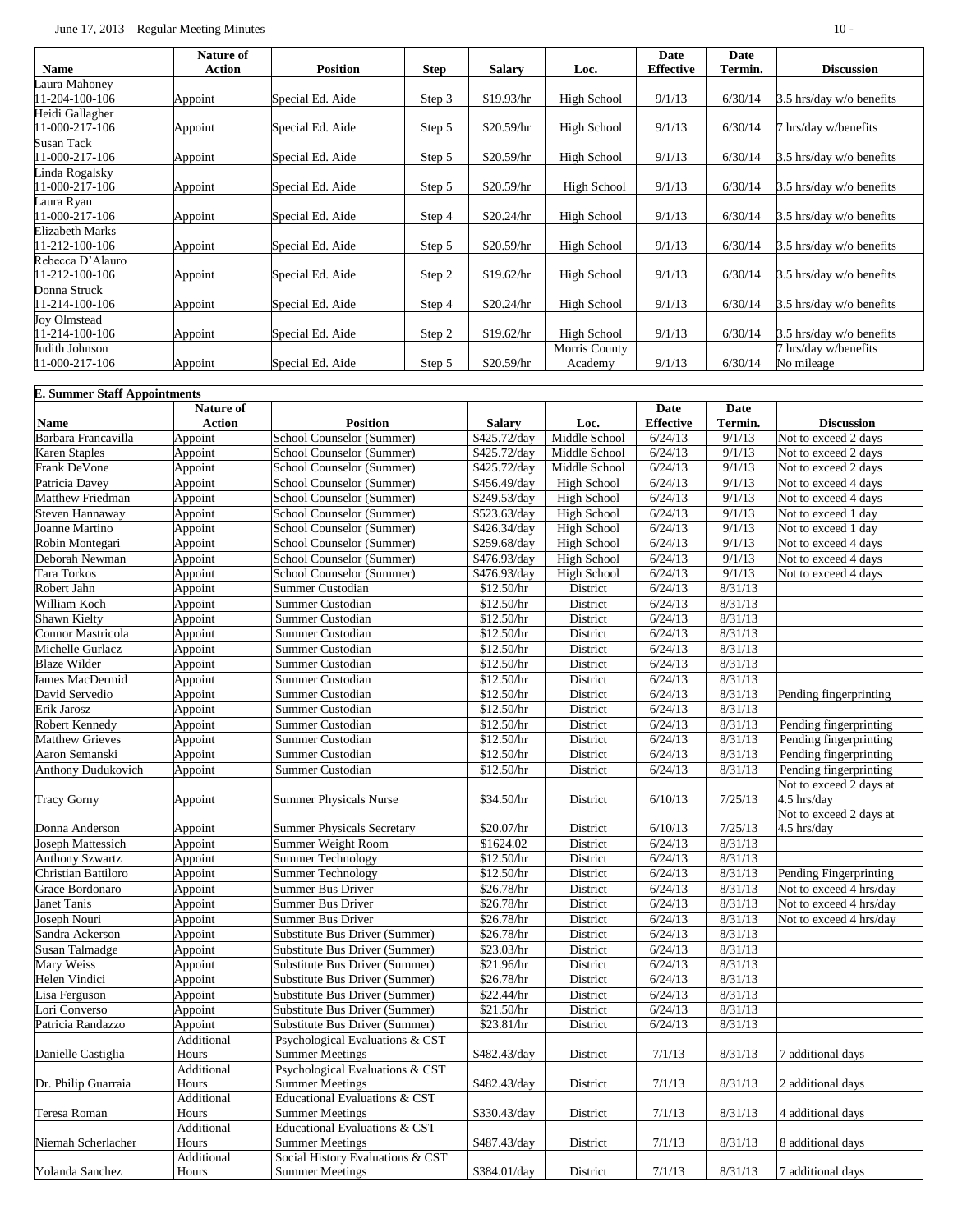|                 | Nature of |                                            |               |          | Date             | Date    |                   |
|-----------------|-----------|--------------------------------------------|---------------|----------|------------------|---------|-------------------|
| <b>Name</b>     | Action    | <b>Position</b>                            | <b>Salarv</b> | Loc.     | <b>Effective</b> | Termin. | <b>Discussion</b> |
|                 |           | <b>Psychological Evaluations &amp; CST</b> |               |          |                  |         |                   |
| Kav Richards    | Appoint   | <b>Summer Meetings</b>                     | \$532.43/day  | District | 7/1/13           | 8/31/13 | 3 additional days |
|                 |           | Social History Evaluations & CST           |               |          |                  |         |                   |
| Meredith Cruz   | Appoint   | <b>Summer Meetings</b>                     | \$250.13/day  | District | 7/1/13           | 8/31/13 | 3 additional days |
|                 |           | Educational Evaluations & CST              |               |          |                  |         |                   |
| Suzanne Rodgers | Appoint   | <b>Summer Meetings</b>                     | \$522.43/day  | District | 7/1/13           | 8/31/13 | 3 additional days |

#### **F. Substitutes/Other Name**<br>Robert Markowick **Nature of Action Position Level Salary Loc. Date Effective Date Discussion** Robert Markowick Re-Appoint Substitute Teacher \$80/diem District 6/5/13 6/30/13<br>Daniel Malloy Appoint Substitute Teacher \$80/diem District 6/5/13 6/30/13 Appoint Substitute Teacher Michael Volosin Appoint Substitute Teacher \$80/diem District 6/10/13 6/30/13<br>
Linda Ortega Re-Appoint Substitute Aide \$10/hr District 6/6/13 6/30/13 Linda Ortega Re-Appoint Substitute Aide | \$10/hr District | 6/6/13 Melissa Freitas Appoint Substitute Aide \$10/hr District 6/7/13 6/30/13<br>
Linda Silbernagel Appoint Substitute Aide \$10/hr District 6/17/13 6/30/13 Linda Silbernagel Appoint Substitute Aide | \$10/hr District 6/17/13 6/30/13 Brittany Kaminski Appoint Substitute Aide \$10/hr District 6/14/13 6/30/13<br>
Karin Monaco Appoint Substitute Custodian \$21.49/hr District 7/1/13 6/30/14 Karin Monaco Appoint Substitute Custodian \$21.49/hr District 7/1/13 6/30/14 Appoint Substitute Custodian

| <b>G. Extra Duty Pay</b> |             |                          |         |               |               |                  |         |                            |
|--------------------------|-------------|--------------------------|---------|---------------|---------------|------------------|---------|----------------------------|
|                          | Nature of   | <b>Position/Control</b>  |         |               |               | Date             | Date    |                            |
| <b>Name</b>              | Action      | <b>Number</b>            | Level   | <b>Salary</b> | Loc.          | <b>Effective</b> | Termin. | <b>Discussion</b>          |
|                          | Appointment | <b>Detention Monitor</b> |         | \$30.81/      |               |                  |         |                            |
| Sarah Miceli             | Extended    | Substitute               | Level 4 | session       | Middle School | 3/20/13          | 6/14/13 | Not to exceed 6 sessions   |
|                          | Appointment | <b>Detention Monitor</b> |         | \$30.81/      |               |                  |         |                            |
| <b>Christine Stewart</b> | Extended    | Substitute               | Level 4 | session       | Middle School | 3/20/13          | 6/14/13 | Not to exceed 5 sessions   |
|                          |             | Sign Language            |         |               |               |                  |         | Interpreting at graduation |
| Julie Corbett            | Appoint     | Interpreter              |         | \$70/hr       | Middle School | 6/20/13          | 6/20/13 | Not to exceed 2 hours      |
|                          |             | <b>Team Coordinator</b>  |         |               |               |                  |         |                            |
| Kathleen D'Ambrosio      | Adjustment  | $-7$ Blue                | Level 4 | \$2,056.20    | Middle School | 9/1/12           | 4/5/13  | 30 weeks as Coordinator    |
|                          |             | Team Coordinator         |         |               |               |                  |         |                            |
| Jessica Demkiw           | Adjustment  | $-7$ Blue                | Level 4 | \$753.94      | Middle School | 4/8/13           | 6/30/13 | 11 weeks as Coordinator    |

### **H. Curriculum Writing**

| 11-000-221-104-20      |               |                                     |                    |                    |                  |             |                      |
|------------------------|---------------|-------------------------------------|--------------------|--------------------|------------------|-------------|----------------------|
|                        | Nature of     |                                     |                    |                    | Date             | <b>Date</b> |                      |
| Name                   | <b>Action</b> | <b>Position</b>                     | <b>Salary</b>      | Loc.               | <b>Effective</b> | Termin.     | <b>Maximum Hours</b> |
| <b>Sherry Babitz</b>   | Appoint       | Social Studies, Grade 4             | $\sqrt{$36.41/hr}$ | <b>White Rock</b>  | 7/1/13           | 6/30/14     | 10 hours             |
| <b>Stacey Bello</b>    | Appoint       | Social Studies, Grade 1             | \$36.41/hr         | <b>Briggs</b>      | 7/1/13           | 6/30/14     | 10 hours             |
| <b>Oscar Benavides</b> | Appoint       | Spanish 2 Honors                    | \$36.41/hr         | High School        | 7/1/13           | 6/30/14     | 20 hours             |
| <b>Oscar Benavides</b> | Appoint       | Spanish 4 Honors                    | \$36.41/hr         | High School        | 7/1/13           | 6/30/14     | 20 hours             |
| <b>Rachel Butler</b>   | Appoint       | Social Studies, Grade 3             | \$36.41/hr         | Stanlick           | 7/1/13           | 6/30/14     | 15 hours             |
| Lori Castiglione-      |               |                                     |                    |                    |                  |             |                      |
| Cangelosi              | Appoint       | French 2 Honors                     | \$36.41/hr         | High School        | 7/1/13           | 6/30/14     | 20 hours             |
| Lori Castiglione-      |               |                                     |                    |                    |                  |             |                      |
| Cangelosi              | Appoint       | French 3 Honors                     | \$36.41/hr         | High School        | 7/1/13           | 6/30/14     | 20 hours             |
| Michelle Corallo       | Appoint       | <b>SAT Prep/LA</b>                  | \$36.41/hr         | High School        | 7/1/13           | 6/30/14     | 15 hours             |
| Julie Corbett          | Appoint       | American Sign Language 3            | \$36.41/hr         | High School        | 7/1/13           | 6/30/14     | 20 hours             |
| Megan Curry            | Appoint       | Social Studies, Grade K             | \$36.41/hr         | <b>Briggs</b>      | 7/1/13           | 6/30/14     | 20 hours             |
| Gail DeGraw            | Appoint       | <b>Personal Finance</b>             | \$36.41/hr         | <b>High School</b> | 7/1/13           | 6/30/14     | 20 hours             |
| Michael DeLoreto       | Appoint       | Social Studies, Grade 8             | \$36.41/hr         | <b>JTMS</b>        | 7/1/13           | 6/30/14     | 10 hours             |
| <b>Oscar Benavides</b> | Appoint       | Spanish 3 Honors                    | \$36.41/hr         | High School        | 7/1/13           | 6/30/14     | $20$ hours           |
| Joseph Guziewicz       | Appoint       | Physics Honors                      | \$36.41/hr         | High School        | 7/1/13           | 6/30/14     | 20 hours             |
| Lisa Hopper            | Appoint       | <b>Advanced Placement Biology</b>   | \$36.41/hr         | High School        | 7/1/13           | 6/30/14     | 20 hours             |
| Kathryn Kula           | Appoint       | <b>Advanced Placement Chemistry</b> | \$36.41/hr         | High School        | 7/1/13           | 6/30/14     | 20 hours             |
| Sean McNulty           | Appoint       | Social Studies, Grade 7             | \$36.41/hr         | <b>JTMS</b>        | 7/1/13           | 6/30/14     | 20 hours             |
| Louis Migliacci        | Appoint       | Computer Applications, Grade 6      | \$36.41/hr         | <b>JTMS</b>        | 7/1/13           | 6/30/14     | 15 hours             |
|                        |               | Computer Applications, Grade 7 and  |                    |                    |                  |             |                      |
| Louis Migliacci        | Appoint       | 8                                   | \$36.41/hr         | <b>JTMS</b>        | 7/1/13           | 6/30/14     | 15 hours             |
| Cheryl Miskimon        | Appoint       | Social Studies, Grade 8             | \$36.41/hr         | <b>JTMS</b>        | 7/1/13           | 6/30/14     | 10 hours             |
| Laura Olivnik          | Appoint       | Social Studies, Grade 4             | \$36.41/hr         | White Rock         | 7/1/13           | 6/30/14     | 10 hours             |
| Rosemarie Papasavas    | Appoint       | Creative Writing, Grade 7           | \$36.41/hr         | <b>JTMS</b>        | 7/1/13           | 6/30/14     | 15 hours             |
| Rosemarie Papasavas    | Appoint       | Creative Writing, Grade 8           | \$36.41/hr         | <b>JTMS</b>        | 7/1/13           | 6/30/14     | 15 hours             |
| Lori Castiglione-      |               |                                     |                    |                    |                  |             |                      |
| Cangelosi              | Appoint       | <b>French 4 Honors</b>              | \$36.41/hr         | High School        | 7/1/13           | 6/30/14     | 20 hours             |
| Katherine Pierson      | Appoint       | Social Studies, Grade 1             | \$36.41/hr         | <b>Briggs</b>      | 7/1/13           | 6/30/14     | 10 hours             |
| <b>Heather Rowens</b>  | Appoint       | Social Studies, Grade 3             | \$36.41/hr         | White Rock         | 7/1/13           | 6/30/14     | $5$ hours            |
| Cara Schwimmer         | Appoint       | <b>Advanced Drama</b>               | \$36.41/hr         | High School        | 7/1/13           | 6/30/14     | 20 hours             |
| James Smith            | Appoint       | Social Studies, Grade 6             | \$36.41/hr         | <b>JTMS</b>        | 7/1/13           | 6/30/14     | 20 hours             |
| John Terry             | Appoint       | Social Studies, Global Issues       | \$36.41/hr         | <b>JTMS</b>        | 7/1/13           | 6/30/14     | 15 hours             |
| Lauren Thomas          | Appoint       | <b>Transition Curriculum</b>        | \$36.41/hr         | <b>High School</b> | 7/1/13           | 6/30/14     | 25 hours             |
| John Toth              | Appoint       | <b>3D Computer Graphics</b>         | \$36.41/hr         | High School        | 7/1/13           | 6/30/14     | 20 hours             |
| Carol Verzi            | Appoint       | <b>SAT Prep/Math</b>                | \$36.41/hr         | High School        | 7/1/13           | 6/30/14     | 15 hours             |
| Ann Weaver             | Appoint       | Social Studies, Grade 2             | \$36.41/hr         | <b>Briggs</b>      | 7/1/13           | 6/30/14     | 20 hours             |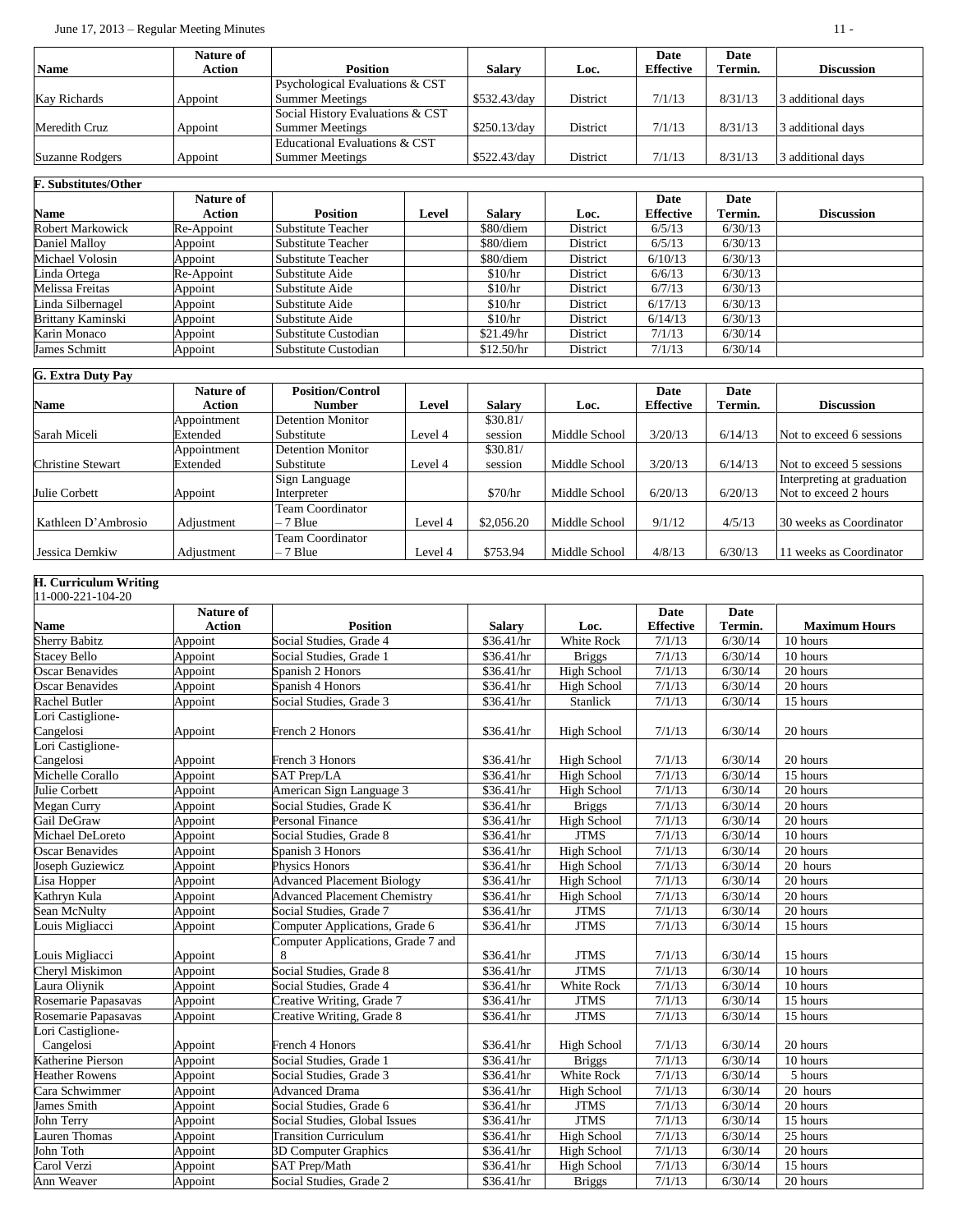|                                                               | June 17, 2013 - Regular Meeting Minutes       |                                                                   |                                                            |                       |                          |                          |                               | $12 -$                                              |  |
|---------------------------------------------------------------|-----------------------------------------------|-------------------------------------------------------------------|------------------------------------------------------------|-----------------------|--------------------------|--------------------------|-------------------------------|-----------------------------------------------------|--|
| Name                                                          | Nature of<br><b>Action</b>                    | <b>Position</b>                                                   |                                                            | <b>Salary</b>         | Loc.                     | Date<br><b>Effective</b> | Date<br>Termin.               | <b>Maximum Hours</b>                                |  |
| isa Young                                                     | Appoint                                       | Social Studies, Grade 5                                           |                                                            | \$36.41/hr            | Stanlick                 | 7/1/13                   | 6/30/14                       | 20 hours                                            |  |
| Rachel Zegas                                                  | Appoint                                       | Psychology CP                                                     |                                                            | \$36.41/hr            | <b>High School</b>       | 7/1/13                   | 6/30/14                       | 20 hours                                            |  |
| Mary Azukas                                                   | Appoint                                       | Supervision of Curriculum Writing<br>as per JTSA Agreement        |                                                            | \$45/hr               | District                 | 7/1/13                   | 6/30/14                       | Not to exceed 16 hours                              |  |
| Robin Knutelsky                                               | Appoint                                       | <b>Supervision of Curriculum Writing</b><br>as per JTSA Agreement |                                                            | \$45/hr               | District                 | 7/1/13                   | 6/30/14                       | Not to exceed 4 hours                               |  |
| Dr. Marius Petric                                             | Appoint                                       | Supervision of Curriculum Writing<br>as per JTSA Agreement        |                                                            | \$45/hr               | District                 | 7/1/13                   | 6/30/14                       | Not to exceed 4 hours                               |  |
| Christopher Hiben                                             |                                               | Supervision of Curriculum Writing<br>as per JTSA Agreement        |                                                            | \$45/hr               | District                 | 7/1/13                   | 6/30/14                       | Not to exceed 3 hours                               |  |
| Derek Sica                                                    | Appoint<br>Appoint                            |                                                                   | Supervision of Curriculum Writing<br>as per JTSA Agreement |                       | District                 | 7/1/13                   | 6/30/14                       | Not to exceed 21 hours                              |  |
| Cara Russo                                                    | Appoint                                       | Supervision of Curriculum Writing<br>as per JTSA Agreement        |                                                            | \$45/hr<br>\$45/hr    | District                 | 7/1/13                   | 6/30/14                       | Not to exceed 3 hours                               |  |
| Kelly Villa                                                   | Appoint                                       | Supervision of Curriculum Writing<br>as per JTSA Agreement        |                                                            | \$45/hr               | District                 | 7/1/13                   | 6/30/14                       | Not to exceed 2 hours                               |  |
|                                                               |                                               |                                                                   |                                                            |                       |                          |                          |                               |                                                     |  |
| J. Mentoring - 2011-2012 School Year<br><b>Novice Teacher</b> |                                               | <b>Mentoring Teacher</b>                                          |                                                            |                       | <b>School Assignment</b> |                          |                               | <b>Mentoring Fee</b>                                |  |
| Rachel Koenig                                                 |                                               | Carol Gargone                                                     |                                                            |                       | Middle School            |                          |                               | \$256.56 (completed 14 weeks)                       |  |
|                                                               |                                               |                                                                   |                                                            |                       |                          |                          |                               |                                                     |  |
| K. Mentoring - 2012-2013 School Year                          |                                               |                                                                   |                                                            |                       |                          |                          |                               |                                                     |  |
| <b>Novice Teacher</b>                                         |                                               | <b>Mentoring Teacher</b>                                          |                                                            |                       | <b>School Assignment</b> |                          |                               | <b>Mentoring Fee</b>                                |  |
| Kristen Oven                                                  |                                               | Jodie Hunter                                                      |                                                            |                       | Milton                   |                          |                               | \$183.40 (completed 10 weeks)                       |  |
| Amanda Hayward                                                |                                               | Peter DiGennaro                                                   |                                                            |                       | <b>High School</b>       |                          | \$550.00                      |                                                     |  |
| Anthony Benvenuto                                             |                                               | Susan Carlsen                                                     |                                                            |                       | <b>Briggs</b>            |                          | \$550.00                      |                                                     |  |
| Carrie Belden                                                 |                                               | Cheryl Miskimon                                                   |                                                            |                       | Middle School            |                          | \$550.00                      |                                                     |  |
| Kenneth Quazza                                                |                                               | Daniel Papa                                                       |                                                            |                       | <b>High School</b>       |                          |                               | \$275.10 (completed 15 weeks)                       |  |
| Jenna Stumpf                                                  |                                               | Aimee Boardman                                                    |                                                            |                       | Cozy Lake                |                          | \$550.00                      |                                                     |  |
| Katherine Hannan                                              |                                               | Lori Johansson                                                    |                                                            |                       | Cozy Lake                |                          | \$550.00                      |                                                     |  |
| Ashlee Redlich                                                |                                               | William Stager                                                    |                                                            |                       | <b>High School</b>       |                          | \$550.00                      |                                                     |  |
| Kathleen Paiva                                                |                                               | Jane Kirshenbaum                                                  |                                                            |                       | High School              |                          | \$550.00                      |                                                     |  |
| Dustin Weinstein                                              |                                               | Sharon Ciliento                                                   |                                                            |                       | Middle School            |                          | \$550.00                      |                                                     |  |
| Taylor Kennedy                                                |                                               | Christine Cinnamon                                                |                                                            |                       | Cozy Lake                |                          | \$550.00                      |                                                     |  |
| Marcie Schlanger                                              |                                               | Laura Ajaj                                                        |                                                            |                       | High School              |                          |                               | \$146.72 (completed 8 weeks)                        |  |
| Breanna McMillan                                              |                                               | Jenna Morris                                                      |                                                            | Cozy Lake/High School |                          |                          |                               | \$458.50 (completed 25 weeks)                       |  |
| <b>Novice Teacher</b>                                         |                                               | <b>Mentoring Teacher</b>                                          |                                                            |                       | <b>School Assignment</b> |                          |                               | <b>Mentoring Fee</b>                                |  |
| April Sparling                                                |                                               | Joanne Bruggeman                                                  |                                                            |                       | Briggs/Stanlick          |                          |                               | \$311.78 (completed 17 weeks)                       |  |
| Melissa Freitas                                               |                                               | Patricia Carroll                                                  |                                                            | Stanlick              |                          |                          |                               | \$366.80 (completed 20 weeks)                       |  |
| Alisha Paris                                                  |                                               | Stephen Barbato                                                   |                                                            | <b>High School</b>    |                          |                          |                               | \$183.40 (completed 10 weeks)                       |  |
| Emilie Lotzkar                                                |                                               | Travis Gage                                                       |                                                            | Middle School         |                          |                          |                               | \$293.44 (completed 16 weeks)                       |  |
| Kimberly Serzan                                               |                                               | Bertha Todd                                                       |                                                            | <b>High School</b>    |                          |                          | \$238.42 (completed 13 weeks) |                                                     |  |
| <b>Mariel Waters</b>                                          |                                               | Daniel Papa                                                       |                                                            |                       | <b>High School</b>       |                          | \$201.74 (completed 11 weeks) |                                                     |  |
| L. Extended School Year                                       |                                               |                                                                   |                                                            |                       |                          |                          |                               |                                                     |  |
| <b>Name</b>                                                   | <b>Nature of Action</b>                       | <b>Position</b>                                                   | Deg/Step                                                   | <b>Salary</b>         | Loc.                     | Date<br><b>Effective</b> | Date<br>Termin.               | <b>Discussion</b>                                   |  |
| Renee Rogan*                                                  | Appoint                                       | Special Ed. Teacher                                               |                                                            | \$35.90/hr            | White Rock               | 7/8/13                   | 8/2/13                        | 3.5 hrs/day for 20 days                             |  |
| Susan Carlsen                                                 | <b>Additional Hours</b>                       | Special Ed. Teacher                                               |                                                            | \$43.42/hr            | Stanlick                 | 8/12/13                  | 8/30/13                       | Summer hours for student<br>Not to exceed 16 hours. |  |
|                                                               | *Additional Prep Time - Not to exceed 3 hours |                                                                   |                                                            |                       |                          |                          |                               |                                                     |  |
| M. 2013-14 School Year Coaching Staff                         |                                               |                                                                   |                                                            |                       |                          |                          |                               |                                                     |  |
| <b>FALL</b>                                                   |                                               |                                                                   |                                                            |                       |                          |                          |                               |                                                     |  |
| <b>Name</b>                                                   | <b>Nature of Action</b>                       | <b>Position</b>                                                   | <b>Step</b>                                                | <b>Salary</b>         | Loc.                     | Date<br><b>Effective</b> | <b>Date</b><br>Termin.        | <b>Discussion</b>                                   |  |
| Joseph Mattessich                                             | Appoint                                       | <b>Head Football</b>                                              | 3                                                          | 9749.64               | <b>High School</b>       | 9/1/13                   | 6/30/14                       | 8 years of service                                  |  |
| William Stager                                                | Appoint                                       | <b>Assistant Football</b>                                         | 3                                                          | 6386.60               | High School              | 9/1/13                   | 6/30/14                       | 14 years of service                                 |  |
| Darren Bruseo                                                 | Appoint                                       | <b>Assistant Football</b>                                         | 3                                                          | 5886.60               | <b>High School</b>       | 9/1/13                   | 6/30/14                       | 2 years of service                                  |  |
| Brian Silipena                                                | Appoint                                       | <b>Assistant Football</b>                                         | 3                                                          | 5986.60               | <b>High School</b>       | 9/1/13                   | 6/30/14                       | 6 years of service                                  |  |
| Matthew Moscatello                                            | Appoint                                       | <b>Assistant Football</b>                                         | $\mathfrak{Z}$                                             | 6186.60               | <b>High School</b>       | 9/1/13                   | 6/30/14                       | 10 years of service                                 |  |
| Jason Kalish                                                  | Appoint                                       | <b>Assistant Football</b>                                         | $\sqrt{2}$                                                 | 5146.94               | <b>High School</b>       | 9/1/13                   | 6/30/14                       | 2 years of service                                  |  |
| William Koch                                                  | Appoint                                       | <b>Head Cross Country Boys</b>                                    | $\sqrt{2}$                                                 | 4586.47               | <b>High School</b>       | 9/1/13                   | 6/30/14                       | 2 years of service                                  |  |
| Shannon Chapman                                               | Appoint                                       | <b>Head Cross Country Girls</b>                                   | $\overline{2}$                                             | 4586.47               | <b>High School</b>       | 9/1/13                   | 6/30/14                       | 2 years of service                                  |  |
| Travis Gage                                                   | Appoint                                       | <b>Head Soccer Boys</b>                                           | $\mathfrak{Z}$                                             | 7084.59               | <b>High School</b>       | 9/1/13                   | 6/30/14                       | 6 years of service                                  |  |
| Gino Rose                                                     | Appoint                                       | <b>Assistant Soccer Boys</b>                                      | $\mathfrak 3$                                              | 5430.95               | <b>High School</b>       | 9/1/13                   | 6/30/14                       | 17 years of service                                 |  |
| eott Reid                                                     | Appoint                                       | Assistant Soccer Boys                                             | $\overline{\mathbf{3}}$                                    | 4780.95               | <b>High School</b>       | 9/1/13                   | 6/30/14                       | 3 years of service                                  |  |
| James Reid                                                    | Appoint                                       | <b>Assistant Soccer Boys</b>                                      | 3                                                          | 4780.95               | <b>High School</b>       | 9/1/13                   | 6/30/14                       | 3 years of service                                  |  |
| Melissa Hall                                                  | Appoint                                       | <b>Head Soccer Girls</b>                                          | 3                                                          | 7034.59               | <b>High School</b>       | 9/1/13                   | 6/30/14                       | 5 years of service                                  |  |
| Cheryl Heller                                                 | Appoint                                       | <b>Assistant Soccer Girls</b>                                     | 3                                                          | 5030.95               | High School              | 9/1/13                   | 6/30/14                       | years of service                                    |  |
| Danielle Ryan                                                 | Appoint                                       | <b>Head Field Hockey</b>                                          | $\mathfrak 3$                                              | 7284.59               | <b>High School</b>       | 9/1/13                   | 6/30/14                       | vears of service                                    |  |
| JoAnn Rebecky                                                 | Appoint                                       | Assistant Field Hockey                                            | 3                                                          | 4980.95               | <b>High School</b>       | 9/1/13                   | 6/30/14                       | 3 years of service                                  |  |

JoAnn Rebecky Appoint Assistant Field Hockey 3 4980.95 High School 9/1/13 6/30/14 8 years of service Shannon McCarney Appoint Head Fall Cheerleading 3 3941.75 High School 9/1/13 6/30/14 4 years of service<br>Michelle Corallo Appoint Assistant Fall Cheerleading 2 1404.27 High School 9/1/13 6/30/14 2 years of service Michelle Corallo Appoint Assistant Fall Cheerleading 2 1404.27 High School 9/1/13 6/30/14 2 years of service<br>Marc Gaydos Appoint Head Volleyball Girls 3 6984.59 High School 9/1/13 6/30/14 3 years of service

Jane Kirshenbaum Appoint Assistant Volleyball Girls 3 4830.95 High School 9/1/13 6/30/14 5 years of service

Appoint Head Volleyball Girls 3 6984.59 High School 4<br>Appoint Assistant Volleyball Girls 3 4830.95 High School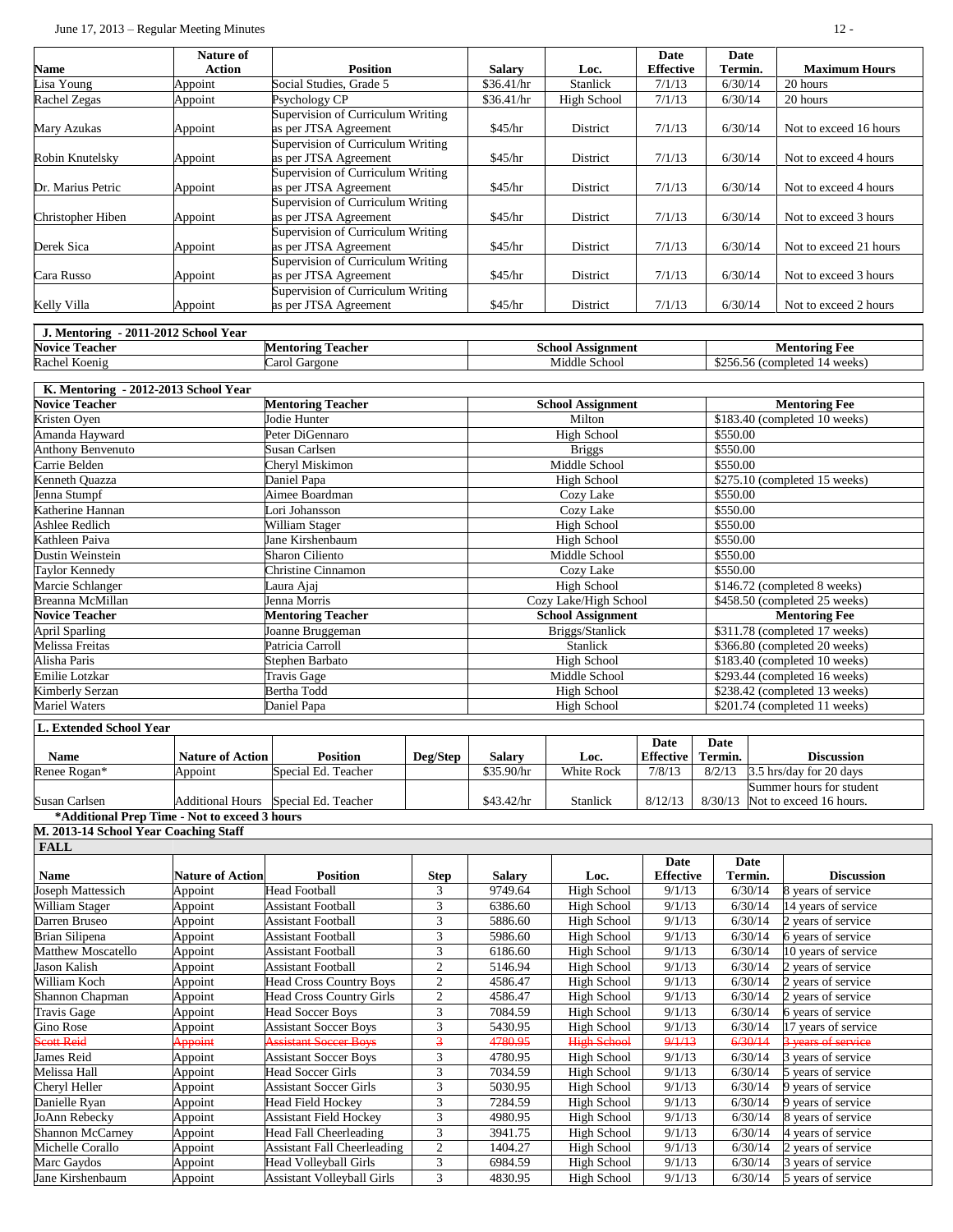| <b>FALL</b>                              |                              |                                                                 |                              |                          |                                          |                          |                        |                     |
|------------------------------------------|------------------------------|-----------------------------------------------------------------|------------------------------|--------------------------|------------------------------------------|--------------------------|------------------------|---------------------|
|                                          |                              |                                                                 | Nature of                    |                          |                                          |                          | Nature of              |                     |
| <b>Name</b>                              | <b>Nature of Action Name</b> |                                                                 | <b>Action</b>                | <b>Name</b>              | <b>Nature of Action Name</b>             |                          | <b>Action</b>          | <b>Name</b>         |
| Matthew Kester                           | Appoint                      | <b>Athletic Trainer</b>                                         |                              | 1775.96                  | High School                              | 9/1/13                   | 6/30/14                |                     |
| Shawn Kielty                             | Appoint                      | Fall Weight Room                                                |                              | 1871.49                  | <b>High School</b>                       | 9/1/13                   | 6/30/14                |                     |
| <b>WINTER</b>                            |                              |                                                                 |                              |                          |                                          |                          |                        |                     |
|                                          |                              |                                                                 |                              |                          |                                          | Date                     | <b>Date</b>            |                     |
| Name                                     | <b>Nature of Action</b>      | <b>Position</b>                                                 | <b>Step</b>                  | <b>Salary</b><br>4941.75 | Loc.                                     | <b>Effective</b>         | Termin.<br>6/30/14     | <b>Discussion</b>   |
| Terri McCarney (*)                       | Appoint                      | <b>Head Cheerleading</b>                                        | 3<br>3                       |                          | High School                              | 9/1/13                   |                        | 24 years of service |
| Shannon McCarney (*)<br>Joseph DiGennaro | Appoint                      | <b>Assistant Cheerleading</b>                                   |                              | 2188.34<br>8829.53       | High School                              | 9/1/13<br>9/1/13         | 6/30/14                | 4 years of service  |
|                                          | Appoint                      | <b>Head Basketball Boys</b><br><b>Assistant Basketball Boys</b> | $\overline{\mathbf{3}}$      |                          | High School                              | 9/1/13                   | 6/30/14<br>6/30/14     | 19 years of service |
| Ryan McCarney (*)                        | Appoint                      |                                                                 | $\mathfrak{Z}$               | 5667.54                  | <b>High School</b>                       | 9/1/13                   |                        | 7 years of service  |
| Jason Kalish<br>James MacDermid          | Appoint                      | <b>Assistant Basketball Boys</b>                                | 3                            | 5517.54<br>6615.53       | <b>High School</b><br><b>High School</b> | 9/1/13                   | 6/30/14                | 3 years of service  |
|                                          | Appoint                      | <b>Head Basketball Girls</b>                                    | $\mathbf{1}$                 | 4048.96                  | <b>High School</b>                       | 9/1/13                   | 6/30/14<br>6/30/14     | 1 year of service   |
| Meghan Culik                             | Appoint                      | <b>Assistant Basketball Girls</b>                               |                              | 4048.96                  |                                          |                          |                        | 1 year of service   |
| <b>Travis Gage</b>                       | Appoint                      | <b>Assistant Basketball Girls</b>                               | 1                            | 8021.18                  | <b>High School</b>                       | 9/1/13<br>9/1/13         | 6/30/14                | 1 year of service   |
| Matthew Moscatello                       | Appoint                      | <b>Head Wrestling</b>                                           | $\mathfrak{Z}$               |                          | <b>High School</b>                       |                          | 6/30/14                | 10 years of service |
| Darren Bruseo                            | Appoint                      | <b>Assistant Wrestling</b>                                      | 3<br>$\overline{\mathbf{3}}$ | 5246.94                  | <b>High School</b>                       | 9/1/13                   | 6/30/14                | 6 years of service  |
| Curt Pakutka (*)                         | Appoint                      | <b>Assistant Wrestling</b>                                      |                              | 5196.94                  | <b>High School</b>                       | 9/1/13                   | 6/30/14                | 5 years of service  |
| Robert Kreisinger (*)                    | Appoint                      | Head Ice Hockey                                                 | $\mathfrak{2}$               | 6984.59                  | High School                              | 9/1/13                   | 6/30/14                | 2 years of service  |
| Mike DeLoretto                           | Appoint                      | <b>Assistant Ice Hockey</b>                                     | $\mathbf{1}$                 | 3681.42                  | <b>High School</b>                       | 9/1/13                   | 6/30/14                | 1 year of service   |
| Christopher Eastman                      | Appoint                      | Head Indoor Track                                               | $\overline{3}$               | 7084.59                  | <b>High School</b>                       | 9/1/13                   | 6/30/14                | 6 years of service  |
| Kathleen Paiva                           | Appoint                      | <b>Assistant Indoor Track</b>                                   | $\mathfrak{2}$               | 4231.18                  | <b>High School</b>                       | 9/1/13                   | 6/30/14                | 2 years of service  |
| <b>Susan Tordoff</b>                     | Appoint                      | Head Ski                                                        | $\overline{3}$               | 5330.95                  | High School                              | 9/1/13                   | 6/30/14                | 15 years of service |
| April Sparling (*)                       | Appoint                      | <b>Head Swimming</b>                                            | $\mathbf{1}$                 | 5517.54                  | <b>High School</b>                       | 9/1/13                   | 6/30/14                | 2 years of service  |
| Marianne DiRupo                          | Appoint                      | <b>Head Bowling</b>                                             | 3                            | 4980.95                  | High School                              | 9/1/13                   | 6/30/14                | 8 years of service  |
| Matthew Kester                           | Appoint                      | <b>Athletic Trainer</b>                                         |                              | 1775.96                  | High School                              | 9/1/13                   | 6/30/14                |                     |
| Joseph Mattessich                        | Appoint                      | Winter Weight Room                                              |                              | 1871.49                  | <b>High School</b>                       | 9/1/13                   | 6/30/14                |                     |
| <b>SPRING</b>                            |                              |                                                                 |                              |                          |                                          |                          |                        |                     |
| <b>Name</b>                              | <b>Nature of Action</b>      | <b>Position</b>                                                 | <b>Step</b>                  | <b>Salary</b>            | Loc.                                     | Date<br><b>Effective</b> | <b>Date</b><br>Termin. | <b>Discussion</b>   |
| Darren Bruseo                            | Appoint                      | <b>Head Track Boys</b>                                          | 3                            | 7334.59                  | <b>High School</b>                       | 9/1/13                   | 6/30/14                | 11 years of service |
| Brian Silipena                           | Appoint                      | <b>Head Track Girls</b>                                         | 3                            | 7084.59                  | <b>High School</b>                       | 9/1/13                   | 6/30/14                | 6 years of service  |
| Christopher Eastman                      | Appoint                      | <b>Assistant B/G Track</b>                                      | $\overline{\mathbf{3}}$      | 5430.95                  | High School                              | 9/1/13                   | 6/30/14                | 17 years of service |
| Shannon Chapman                          | Appoint                      | Assistant B/G Track                                             | $\mathfrak{2}$               | 4231.18                  | <b>High School</b>                       | 9/1/13                   | 6/30/14                | 2 years of service  |
| Tomas Villa                              | Appoint                      | <b>Assistant B/G Track</b>                                      | $\ensuremath{\mathfrak{Z}}$  | 4780.95                  | High School                              | 9/1/13                   | 6/30/14                | 3 years of service  |
| John Cinotti (*)                         | Appoint                      | <b>Head Golf</b>                                                | $\overline{3}$               | 6330.95                  | High School                              | 9/1/13                   | 6/30/14                | 35 years of service |
| Jason Kalish                             | Appoint                      | <b>Head Baseball</b>                                            | $\overline{\mathbf{3}}$      | 7034.59                  | <b>High School</b>                       | 9/1/13                   | 6/30/14                | 5 years of service  |
| Shawn Kielty                             | Appoint                      | <b>Assistant Baseball</b>                                       | 3                            | 5780.95                  | <b>High School</b>                       | $\frac{9}{1/13}$         | 6/30/14                | 24 years of service |
| Daniel Papa                              | Appoint                      | <b>Assistant Baseball</b>                                       | 3                            | 4830.95                  | <b>High School</b>                       | 9/1/13                   | 6/30/14                | 5 years of service  |
|                                          |                              |                                                                 |                              |                          |                                          | Date                     | <b>Date</b>            |                     |
| <b>Name</b>                              | <b>Nature of Action</b>      | <b>Position</b>                                                 | <b>Step</b>                  | <b>Salary</b>            | Loc.                                     | <b>Effective</b>         | Termin.                | <b>Discussion</b>   |
| Nicholas DeGennaro(*)                    | Appoint                      | <b>Head Softball</b>                                            | 3                            | 6984.59                  | <b>High School</b>                       | 9/1/13                   | 6/30/14                | 3 years of service  |
| Kelli Costa (**)                         | Appoint                      | Co-Assistant Softball                                           | $\mathfrak{Z}$               | 2390.48                  | High School                              | 9/1/13                   | 6/30/14                | 3 years of service  |
| Melissa Kanouse (**)                     | Appoint                      | Co-Assistant Softball                                           | 3                            | 2390.48                  | <b>High School</b>                       | 9/1/13                   | 6/30/14                | 3 years of service  |
| <b>Alex Montanez</b>                     | Appoint                      | <b>Head Lacrosse Girls</b>                                      | $\overline{\mathbf{3}}$      | 7284.59                  | High School                              | 9/1/13                   | 6/30/14                | 10 years of service |
| Melissa Hall                             | Appoint                      | <b>Assistant Lacrosse Girls</b>                                 | $\overline{3}$               | 4780.95                  | High School                              | 9/1/13                   | 6/30/14                | 3 years of service  |
| James Reid                               | Appoint                      | <b>Head Lacrosse Boys</b>                                       | $\overline{\mathbf{3}}$      | 7084.59                  | <b>High School</b>                       | 9/1/13                   | 6/30/14                | 6 years of service  |
| Michael Tanis (*)                        | Appoint                      | <b>Assistant Lacrosse Boys</b>                                  | $\overline{\mathbf{3}}$      | 4830.95                  | <b>High School</b>                       | 9/1/13                   | 6/30/14                | 5 years of service  |
| Marc Gaydos                              | Appoint                      | Head Volleyball Boys'                                           | 3                            | 6984.59                  | <b>High School</b>                       | 9/1/13                   | 6/30/14                | 2 years of service  |
| Gino Rose                                | Appoint                      | <b>Assistant Volleyball Boys</b>                                | 3                            | 4830.95                  | High School                              | 9/1/13                   | 6/30/14                | 5 years of service  |
| Matthew Kester                           | Appoint                      | <b>Athletic Trainer</b>                                         |                              | 1775.96                  | <b>High School</b>                       | 9/1/13                   | 6/30/14                |                     |
| Joseph Mattessich                        | Appoint                      | Spring Weight Room                                              |                              | 2381.90                  | High School                              | 9/1/13                   | 6/30/14                |                     |
|                                          |                              |                                                                 |                              |                          |                                          |                          |                        |                     |

**(\*) - represents out-of-district coach - (\*\*) – represents out-of-district coach and a split stipend**

**M.2** Motion to approve an **Agreement** between the Jefferson Township Board of Education and the Jefferson Township Administrator's Education Association (JTAEA), having been advised of ratification by the JTAEA, for school years for school years 2013-2014, 2014-2015, 2015-2016; effective July 1, 2013 through June 30, 2016.

| MOTION: Mr. Millar |      | SECOND: Mrs. Scott |                |               |
|--------------------|------|--------------------|----------------|---------------|
| <b>Name</b>        | Ayes | <b>Nays</b>        | <b>Abstain</b> | <b>Absent</b> |
| Mr. Cuccio         | X    |                    |                |               |
| Mr. Millar         | X    |                    |                |               |
| Mrs. Poulas        | X    |                    |                |               |
| Mr. Quigley        | X    |                    |                |               |
| Mrs. Scott         | X    |                    |                |               |
| Mrs. Senatore      | X    |                    |                |               |
| Mr. Smith          | X    |                    |                |               |
| Mr. Stewart        | X    |                    |                |               |
| Mrs. Van Ness      | X    |                    |                |               |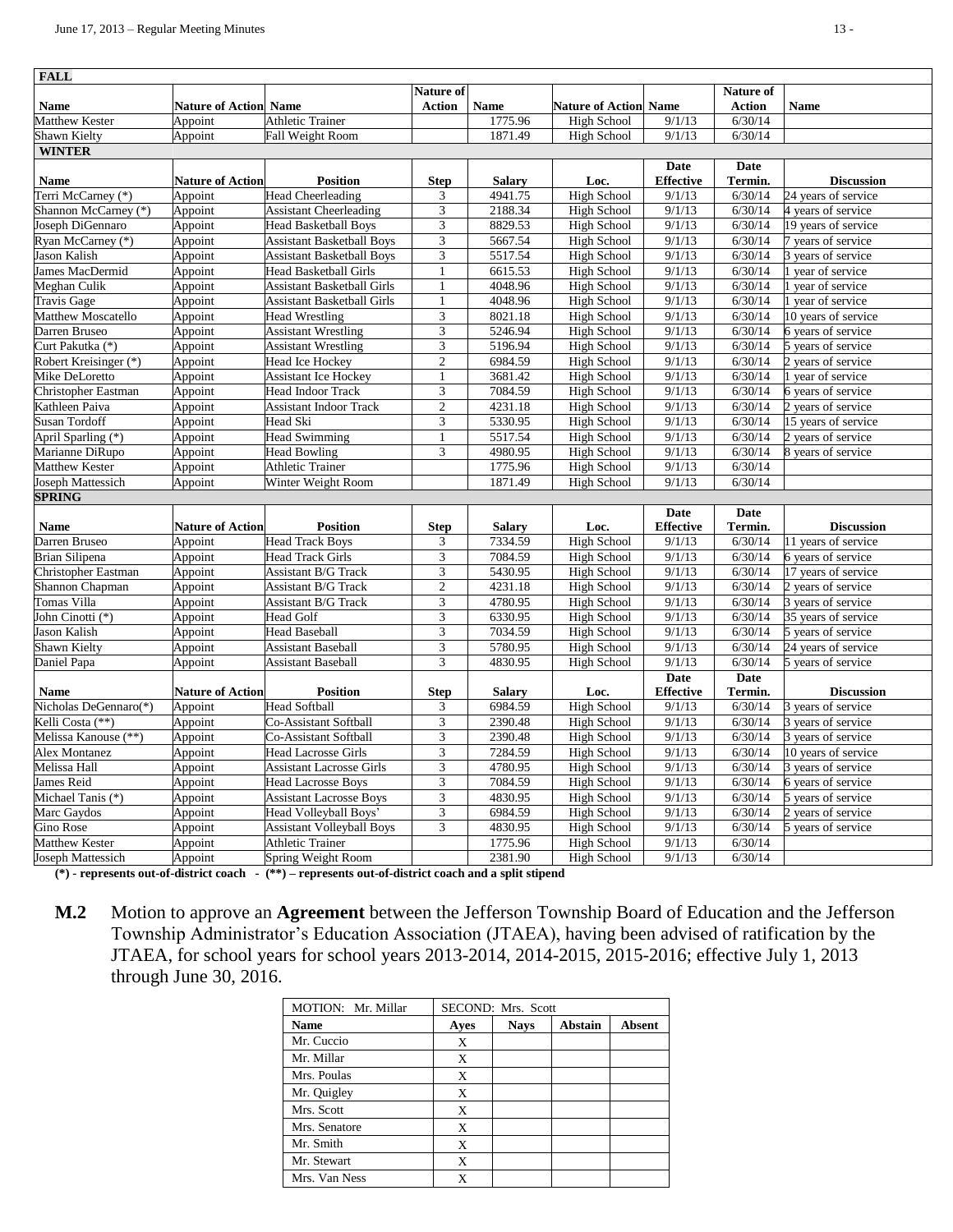### **M. EDUCATION, SPECIAL EDUCATION AND TECHNOLOGY COMMITTEE**

Motion by Mrs. Poulas, seconded by Mr. Cuccio, to accept the recommendation of the Superintendent to approve and adopt motions M.1 through M.7, as described below:

**M.1** Motion to **approve student placement** for the **2012-2013** school year, as indicated below plus related services as needed:

| student     | School                                       | m<br>$\cdot \cdot$<br>l'uition | <b>Effective</b>              |
|-------------|----------------------------------------------|--------------------------------|-------------------------------|
| $\sim$<br>Č | $\sim$<br>. .<br>. School District<br>Newton | \$2,697                        | (20112)<br>'30/13<br>$\Omega$ |
| гc<br>╰     | . School District<br>Newfon                  | \$2,697                        | /30/13<br>$\sim$              |

**M.2** Motion to approve **tuition students received** for the **2013-2014** school year, as shown below, plus related services as needed:

| Student  | School                         | Tuition    | <b>Effective</b>   |
|----------|--------------------------------|------------|--------------------|
| M/18-9   | Wallkill Valley Public Schools | \$43,009   | $9/6/13 - 6/30/14$ |
| M/7-11   | Netcong Elementary School      | \$1,706.90 | $7/8/13 - 8/2/13$  |
| $M/7-11$ | Netcong Elementary School      | \$30,725   | $9/1/13 - 6/30/14$ |

### **M.3** Motion to approve the following contracted services:

| Name                      | Rate                            | Loc.     | Date<br><b>Effective</b> | Date<br><b>Terminated</b> | <b>Discussion</b>           |  |
|---------------------------|---------------------------------|----------|--------------------------|---------------------------|-----------------------------|--|
| J&B Occupational Therapy, |                                 |          |                          |                           |                             |  |
| LLC                       | \$80.00/hr not to exceed 24 hrs | District | 9/16/2013                | 9/27/2013                 | $3\frac{1}{2}$ hrs/ per day |  |

**M.4** Motion to approve **student placements** and professional services for the 2013-2014 school year, as indicated below:

|            |                                    |           | Contract         |                       |  |  |
|------------|------------------------------------|-----------|------------------|-----------------------|--|--|
|            |                                    |           | <b>Start</b>     | 2013-2014             |  |  |
| Gender/Age | <b>Out-Of-District School</b>      | # Of Days | <b>Date</b>      | Grand<br><b>Total</b> |  |  |
| $M/20-10$  | Allegro                            | 210       | <b>July 2013</b> | 90,930.00             |  |  |
| $M/16-2$   | Allegro                            | 210       | <b>July 2013</b> | 90,930.00             |  |  |
| $M/18-9$   | Allegro                            | 210       | <b>July 2013</b> | 90,930.00             |  |  |
| $M/11-2$   | Calais                             | 210       | <b>July 2013</b> | 70,175.00             |  |  |
| $M/20-4$   | Celebrate The Children             | 180       | September 2013   | 89,614.00             |  |  |
|            | DCCF/ESY Only - 5 Weeks            |           | <b>July 2013</b> | 6,700.00              |  |  |
| $F/7-3$    | PG Chambers                        | 210       | <b>July 2013</b> | 67,024.00             |  |  |
| $F/15-2$   | <b>Chancellor Academy</b>          | 200       | July 2013        | 62,600.00             |  |  |
| $M/16-10$  | Chapel Hill Academy                | 210       | <b>July 2013</b> | 63,315.00             |  |  |
| $M/17-5$   | Children's Home (Mary Dobbin's SI) |           | <b>July 2013</b> | 66,169.00             |  |  |
| $F/12-3$   | Children's Institute               | 206       | <b>July 2013</b> | 72,089.00             |  |  |
| $M/6-1$    | Children's Institute               | 206       | <b>July 2013</b> | 97,839.00             |  |  |
| $M/9-10$   | Children's Institute               | 206       | <b>July 2013</b> | 72,089.00             |  |  |
| $M/20-11$  | DLC, Warren/Morris-Union Joint     | 210       | <b>July 2013</b> | 102,322.00            |  |  |
| $M/10-11$  | DLC, Warren/Morris-Union Joint     | 210       | <b>July 2013</b> | 102,322.00            |  |  |
| $M/20-2$   | <b>ECLC</b>                        | 200       | <b>July 2013</b> | 47,750.00             |  |  |
| $M/19-8$   | <b>ECLC</b>                        | 200       | <b>July 2013</b> | 47,750.00             |  |  |
| $M/8-8$    | <b>Glenview Academy</b>            | 210       | <b>July 2013</b> | 64,940.20             |  |  |
| $M/13-11$  | Gramon School                      | 210       | <b>July 2013</b> | 99,332.00             |  |  |
| $M/12-4$   | Horizon Lower (CP North Jersey)    | 210       | <b>July 2013</b> | 97,874.00             |  |  |
| $M/11-4$   | Horizon Lower (CP North Jersey)    | 210       | <b>July 2013</b> | 96,041.00             |  |  |
| $M/6-7$    | Horizon Lower (CP North Jersey)    | 210       | <b>July 2013</b> | 66,316.00             |  |  |
| $M/18-1$   | Hunterdon Learning Center          | 180       | September 2013   | 49,157.00             |  |  |
| $F/17-4$   | Hunterdon Learning Center/Polytec  | 180       | September 2013   | 33,305.00             |  |  |
| $M/14-7$   | Lakeland Andover School            | 180       | September 2013   | 59,481.00             |  |  |
| $M/13-4$   | Lakeland Andover School            | 180       | September 2013   | 59,481.00             |  |  |
| $M/18-4$   | Montgomery Academy                 | 200       | September 2013   | 57,702.00             |  |  |
| $M/20-5$   | Regional Day At Newark             | 30        | <b>July 2013</b> | 6,730.00              |  |  |
| $M/5-7$    | New Beginnings Annex               | 210       | <b>July 2013</b> | 91,184.10             |  |  |
| $M/15-2$   | New Beginnings                     | 210       | <b>July 2013</b> | 66,382.80             |  |  |
| $F/17-9$   | New Road/Parlin                    | 210       | <b>July 2013</b> | 49,033.00             |  |  |
| $M/17-5$   | Shepard School                     | 183       | September 2013   | 50,030.00             |  |  |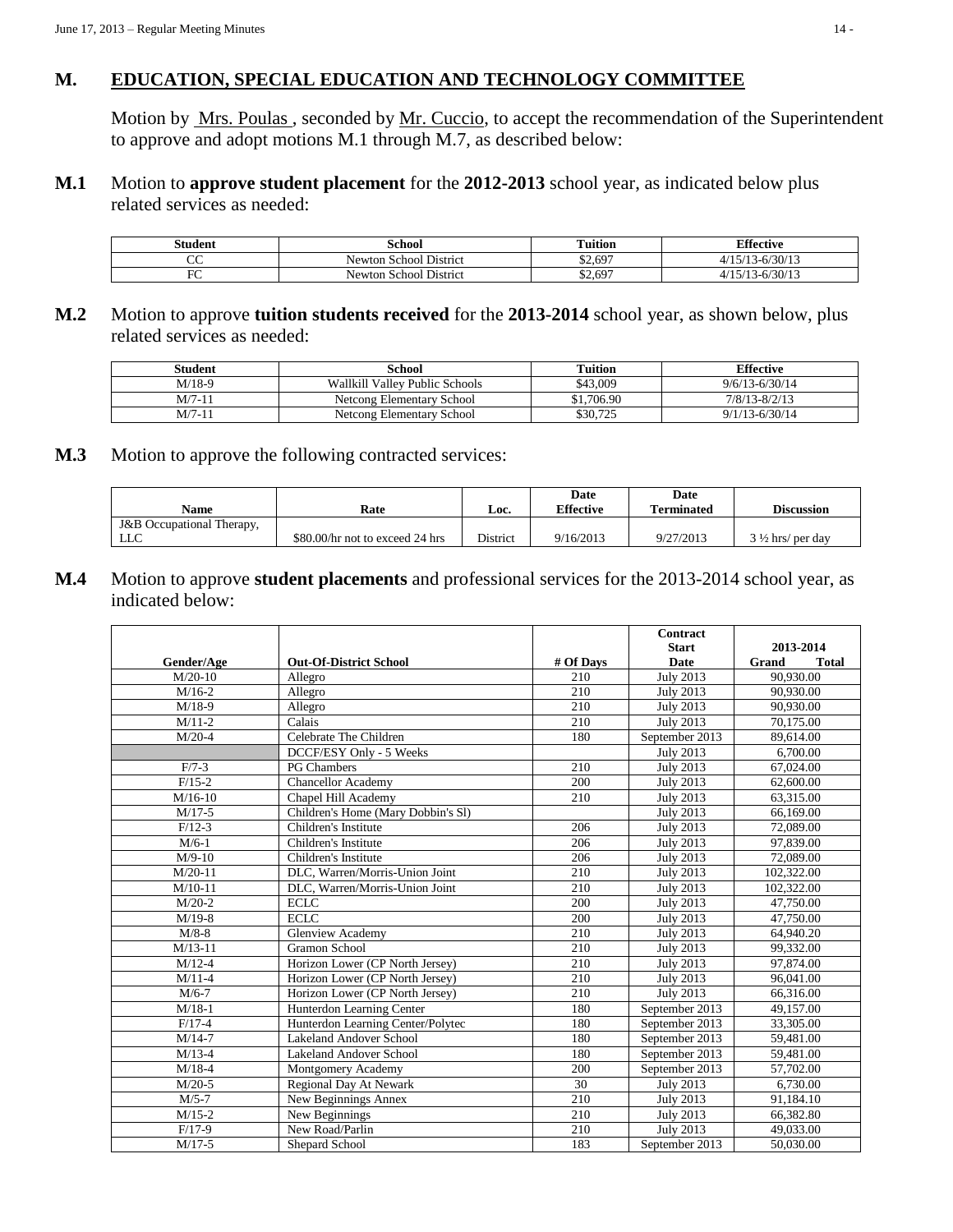|            |                               |           | <b>Contract</b> |                       |  |
|------------|-------------------------------|-----------|-----------------|-----------------------|--|
|            |                               |           | <b>Start</b>    | 2013-2014             |  |
| Gender/Age | <b>Out-Of-District School</b> | # Of Davs | Date            | <b>Total</b><br>Grand |  |
| $M/14-6$   | Shepard School                | 210       | July 2013       | 57,710.30             |  |
| $M/14-9$   | Shepard School                | 210       | July 2013       | 57,710.30             |  |
| $M/16-4$   | <b>Washington Academy</b>     | 214       | July 2013       | 59,477.00             |  |
|            | ED Services Yearly Membership |           |                 | 1.140.00              |  |
|            |                               |           |                 |                       |  |
|            |                               |           | <b>TOTALS</b>   | 2,363,574.70          |  |

- **M.5** Motion to approve the revised Language Arts Curriculum, K-12, as aligned with the English Language Arts Common Core Standards.
- **M.6** Motion to approve Thursday, August 8, 2013 as the official start date for Jefferson Twp. High School fall sports as stipulated and provided by the **NJSIAA Pre-Season Heat Acclimatization Guidelines.**  *(Copy available for review)*
- **M.7** Motion to Recognize and Accept the Harassment, Intimidation and Bullying Incidences (HIB) May 20, 2013 through June 17, 2013.

**RESOLVED**, That upon the Recommendation of the Superintendent, the Jefferson Township Board of Education recognizes the Harassment, Intimidation, and Bullying incidences reported from May 20, 2013 through June 17, 2013, as summarized below:

| School          | Incidents Reported | Confirmed Incidents of HIB | Inconclusive – Case Will Remain Active |  |  |  |
|-----------------|--------------------|----------------------------|----------------------------------------|--|--|--|
| Milton          |                    |                            |                                        |  |  |  |
| <b>Briggs</b>   |                    |                            |                                        |  |  |  |
| Cozy Lake       |                    |                            |                                        |  |  |  |
| <b>Stanlick</b> |                    |                            |                                        |  |  |  |
| White Rock      |                    |                            |                                        |  |  |  |
| Middle School   |                    |                            |                                        |  |  |  |
| High School     |                    |                            |                                        |  |  |  |

**BE IT FURTHER RESOLVED**, that the Jefferson Township Board of Education approves the remedial and disciplinary action taken by the building principals.

| MOTION: Mrs. Poulas | SECOND: Mr. Cuccio |             |                |        |  |  |
|---------------------|--------------------|-------------|----------------|--------|--|--|
| <b>Name</b>         | Ayes               | <b>Nays</b> | <b>Abstain</b> | Absent |  |  |
| Mr. Cuccio          | X                  |             |                |        |  |  |
| Mr. Millar          | X                  |             |                |        |  |  |
| Mrs. Poulas         | X                  |             |                |        |  |  |
| Mr. Quigley         | X                  |             |                |        |  |  |
| Mrs. Scott*         | X                  |             | $X^*$          |        |  |  |
| Mrs. Senatore       | X                  |             |                |        |  |  |
| Mr. Smith           | X                  |             |                |        |  |  |
| Mr. Stewart         | X                  |             |                |        |  |  |
| Mrs. Van Ness       |                    |             |                |        |  |  |

**\****Mrs. Scott abstained from voting on Item M.4*

### **M.8 Enrollment as of 5/31/13:**

|                           | <b>May 2012</b> | <b>May 2013</b> |  |  |
|---------------------------|-----------------|-----------------|--|--|
| Milton                    | 176             | 176             |  |  |
| Cozy Lake                 | 254             | 261             |  |  |
| <b>Arthur Stanlick</b>    | 379             | 392             |  |  |
| E.T. Briggs               | 366             | 350             |  |  |
| White Rock                | 415             | 389             |  |  |
| <b>Total Elementary</b>   | 1,590           | 1,568           |  |  |
| JTMS                      | 832             | 838             |  |  |
| <b>JTHS</b>               | 1,044           | 1,034           |  |  |
| <b>GRAND TOTAL</b>        | 3,466           | 3,440           |  |  |
| Tuition students received |                 |                 |  |  |
| Out-of-district placement | 40              | 36              |  |  |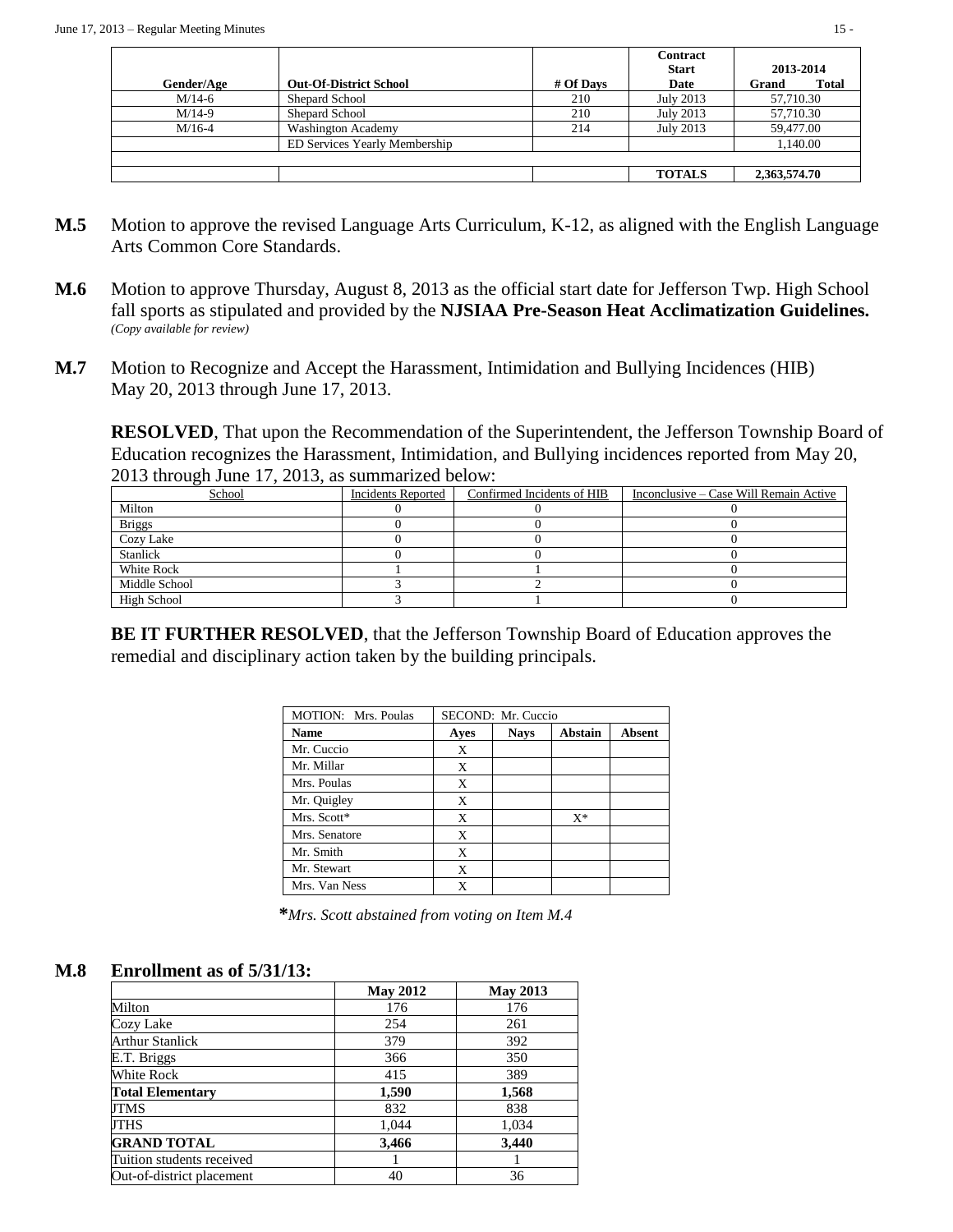## **O. COMMUNICATIONS**

None

## **P. OLD BUSINESS**

• None

## **Q. NEW BUSINESS**

- Mrs. Scott commented that she would like to see the end of year activities added to the Communicator. Several other board members agreed with this sentiment.
- The Board was reminded that the July and August meetings will be held at the Drummond Building.

### **R. PUBLIC COMMENTS**

• None

## **S. BOARD MEMBER COMMENTS**

- Mr. Quigley thanked the retirees for their service.
- Mrs. Senatore noted that Mr. O'Connor won the Positive Coach Award, the  $1<sup>st</sup>$  grade trip to Liberty Science Center, the Senior Awards Dinner for the athletes. She also commented on the students the district will be receiving.
- Mr. Cuccio congratulated the retirees and spoke of the after prom breakfast, student awards and thanked the student representatives.
- Mrs. Scott offered congratulations to the retirees, who have a combined 200 years of service, and best wishes to the graduates. She also noted her disappointment at not be able to attend the afterprom breakfast.
- Mr. Stewart commented on how impressed he was with the student awards, i.e; Summa and Excelsior Awards, offered congratulations to the student representatives and wished everyone a wonderful and safe summer vacation.
- Many Board members offered their congratulations to the retirees and graduates and thanked the student representatives for their service.

## **T. ADJOURN**

Motion by <u>Mr. Millar</u>, seconded by <u>Mr. Smith</u> that the meeting adjourn at 8:56 PM.

Respectfully submitted,

Dora E. Zeno Board Secretary